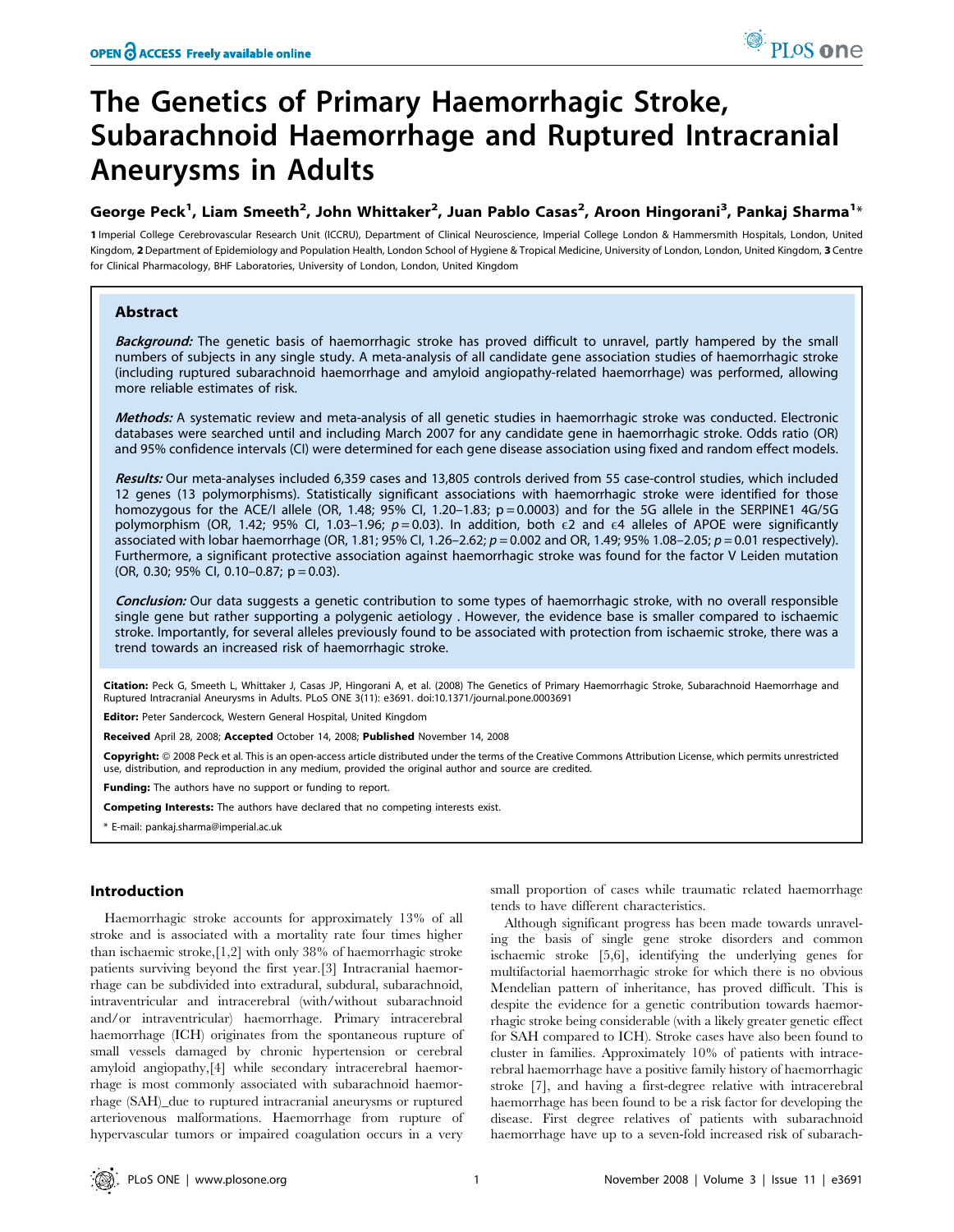noid haemorrhage than the general population,[8,9] and about 10% of patients with aneurysmal subarachnoid haemorrhage have a first or second degree relative with subarachnoid haemorrhage or unruptured intracranial aneurysm.[10,11]

Genetic association studies in haemorrhagic stroke have identified a considerable number of candidate genes, however, due to lack of reproducibility, uncertainty remains about the nature and number of genes contributing to risk of haemorrhagic stroke.[6] There is concern, on one hand, that positive associations might be spurious and, on the other hand, that the negative findings from some studies might be a consequence of inadequate statistical power from small sample size or methodological shortcomings, such as selection of inappropriate control groups.[12,13] The use of a genetic meta-analysis strategy overcomes some of these limitations, although the results are limited by the available data. Therefore, in this study a comprehensive literature-based meta-analysis of all published association studies in mainly primary intracerebral and aneurysmal subarachnoid forms of haemorrhage was undertaken.

#### Methods

#### Data sources

Electronic searches initially using PubMed, Embase and Google Scholar were used to identify published genetic association studies evaluating any candidate gene and any form of haemorrhagic stroke in humans published until and including March 2007. Letters and abstracts were included in the searches.

The Medical Subject Headings and text words used for the search were: haemorrhagic stroke, intracerebral haemorrhage, intracranial haemorrhage, subarachnoid haemorrhage, intracranial aneurysm, aneurysmal h(a)emorrhage, arteriovenous malformation, cerebrovascular malformation, cavernous angioma and cerebral amyloid angiopathy in combination with polymorphism, gene, genotype or mutation. Search results were limited to 'human'. All languages were searched and translated when necessary. The references of all identified publications were searched for additional studies and the MEDLINE option related articles was used to examine all relevant articles.

#### Study selection

Selection criteria included case-control or cohort studies where stroke was analyzed as a dichotomous trait. Studies were selected if neuroimaging (magnetic resonance imaging, computerised tomography or angiography) or autopsy had been used to confirm a diagnosis of intracerebral haemorrhage, subarachnoid haemorrhage, ruptured intracranial aneurysm or cerebral amyloid angiopathy-related haemorrhage. Control populations: The vast majority of the time subjects classified as 'controls' had not been subjected to neuro-imaging with investigators assuming that any haemorrhage would be clinically detectable. Different sub-types of haemorrhages were combined on the basis that its aetiology, in the broadest sense, is vessel damage. Moreover, most investigators in our study combined such data. However, haemorrhagic sub-type data was analyzed separately where possible, e.g. Factor V Leiden. Studies of all ethnic backgrounds were included. Genes with three or more publications on each SNP were included in our analyses but, if very large numbers of subjects were identified in only two studies dealing with a solitary SNP these were included. Studies were excluded if  $(1)$  the patients were children (aged  $\leq$  18 years),  $(2)$ genotype frequency was not adequately reported (and such data could not be obtained from the authors), (3) genotype frequency of haemorrhagic stroke sub-types were not reported independently from ischaemic stroke cases, (4) cases due to trauma, haemorrhagic rupture of tumour or haemorrhagic conversion of ischaemic stroke

were included in case genotype frequencies, or (5) quantitative traits or intermediate phenotypes were investigated. Data from SNP investigated in three or more studies are presented.

#### Data extraction

The first pass data extraction was undertaken by GP. Several subsequent passes were then undertaken by GP and PS to ensure comprehensive inclusion of appropriate studies. Once studies were identified data was extracted initially by GP and then checked by PS. For studies with more than one publication describing results among the same or overlapping groups of patients or controls the largest of the available published data sets was included to avoid double counting. For studies with more than one control group, the most appropriate control group was used. Where neither control group was methodologically superior the largest was used.

#### Statistical analysis

Data were analyzed using software for preparing and maintaining Cochrane reviews (Review Manager v4.2.8, Cochrane Collaboration, http://www.cc-ims.net/RevMan) and Comprehensive Meta Analysis v2.2.023 (Biostat, http://www.biostat.org). To determine the strength of genetic association a pooled odds ratio (OR) was calculated for each gene variant using fixed- and random-effects models, in addition to the calculation of 95% confidence intervals (CI). Fixed-effects summary ORs were calculated using the Mantel-Haenszel method,[14,15] and the DerSimonian and Laird method was used to calculate random-effects summary ORs [16]. The results were very similar for both summary OR so only one is presented. The frequency of at-risk genotypes was compared between cases and controls for each single nucleotide polymorphism (SNP) analyzed. For each meta-analysis, the  $I^2$  was calculated and a chi-squared test for heterogeneity was performed.[17] The genetic models used reflected those evaluated in the primary publication. For assessment of small-study bias, funnel plots and the Egger regression asymmetry test were conducted for each SNP with four or more publications.[18]

The proportion of haemorrhagic stroke cases in the population that could be attributed to a particular gene variant (populationattributable risk [PAR]) was estimated as follows:

# $PAR = 100 \times [Prevalence \times (OR-1)/ Prevalence \times (OR-1) + 1]$

For this calculation the fixed effects model was used and the prevalence of exposure was estimated as the genotype frequency among control adults.

#### Results

Our initial search identified 1,565 studies of which 85 met our inclusion criteria. In total, 40 polymorphisms in 27 genes were identified. Genes with three or more publications on each SNP were included in our analyses, leaving a total of 55 publications addressing 13 polymorphisms in 12 genes (Figure 1).

From the 12 genes analysed in detail (representing 6,367 cases and 13,504 controls), the mean number of studies per candidate gene was five. Six (46%) of the 13 meta-analyses had more than 500 cases, and 8 (62%) had a total participant size of greater than 1000 (Table 1). No single meta-analysis had more than 2000 cases.

Table 2 shows the genotypic odds ratios (ORs) for the 13 polymorphisms evaluated.

#### Apolipoprotein E:

The most investigated gene was apolipoprotein E, with 11 studies [19–29] that included 1376 cases and 3531 controls. APOE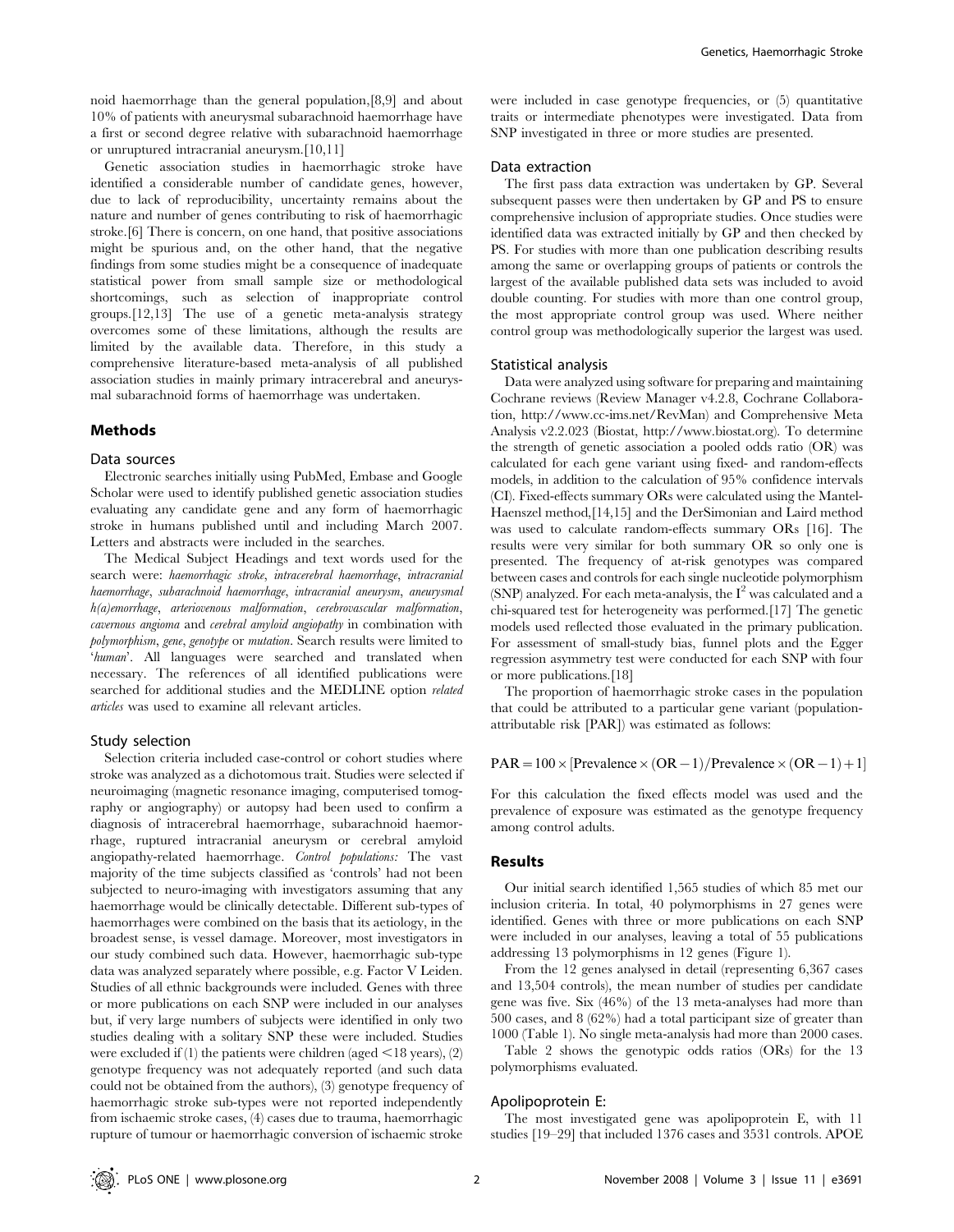

Abbreviations: ICH, intracerebral haemorrhage; SAH, subarachoid haemorrhage; CAAH, cerebral amyloid angiopathy-related haemorrhage.

# Figure 1. Flow chart illustrating number of studies included in the meta-analyses.

doi:10.1371/journal.pone.0003691.g001

 $\epsilon$ 2,  $\epsilon$ 3 and  $\epsilon$ 4 alleles were analysed in a dominant model (i.e.  $\epsilon$ 2 $\epsilon$ 4+ $\epsilon$ 3 $\epsilon$ 4+ $\epsilon$ 4 $\epsilon$ 4 vs all other genotypes or  $\epsilon$ 2 $\epsilon$ 2+ $\epsilon$ 2 $\epsilon$ 3+ $\epsilon$ 2 $\epsilon$ 4 vs all other genotypes). For intracerebral haemorrhage, no association was found for carriers of the  $\varepsilon$ 2 allele (Figure 2a) (OR, 1.09; 95% CI, 0.88–1.35), but an association was observed for carriers of the E4 allele (Figure 2b) with an OR of 1.17 (95% CI, 0.98–1.40;  $P = 0.08$ ). No significant interstudy OR heterogeneity was observed for either allele ( $\chi^2$  = 9.54;  $P_{\text{Het}}$  = 0.30 and  $\chi^2$  = 7.48;  $P_{\text{Het}} = 0.49$  respectively).

For subarachnoid haemorrhage, no association was found for carriers of the  $\epsilon$ 2 (Figure 2c) or  $\epsilon$ 4 (Figure 2d) allele with ORs of 1.20 (95% CI, 0.85–1.70; p = 0.30) and 1.22 (95% CI, 0.90–1.64;  $p = 0.19$ , respectively. No significant interstudy OR heterogeneity was observed for either allele.

Only two publications (64 cases and 430 controls) with genotype frequencies addressed cerebral amyloid angiopathy-related haemorrhage. McCarron et al. [23] used histology to confirm a diagnosis of CAAH, while Garcia et al. [25] used neuroimaging and clinical criteria to diagnose 'probable/possible' CAAH. Carriers of the  $\epsilon$ ? allele demonstrated an OR of 3.36 (95% CI, 1.71–6.59; p = 0.0004) (Figure 2e) and for carriers of  $\epsilon$ 4 an OR of 2.69 (95% CI, 1.47–4.92;  $p = 0.001$ ) (Figure 2f) for this condition. No significant interstudy

|  |  |  |  |  |  |  |  | Table 1. Details of size of studies included in each gene investigated. |
|--|--|--|--|--|--|--|--|-------------------------------------------------------------------------|
|--|--|--|--|--|--|--|--|-------------------------------------------------------------------------|

| Gene                                     | Polymorphism                             | No. of<br>studies | No. of<br>cases | No. of<br>controls | Average no. of<br>cases/study | Largest study<br>(cases/controls) | <b>Smallest study</b><br>(cases/controls) |
|------------------------------------------|------------------------------------------|-------------------|-----------------|--------------------|-------------------------------|-----------------------------------|-------------------------------------------|
| <b>Apolipoprotein E</b>                  | $\epsilon$ 2, $\epsilon$ 3, $\epsilon$ 4 | 11                | 1276            | 3531               | 125                           | 333/634                           | 48/24                                     |
| <b>ACE</b>                               | I/D                                      | 8                 | 744             | 1289               | 93                            | 258/299                           | 38/38                                     |
| <b>SERPINA3</b>                          | A/T                                      | 6                 | 1069            | 1294               | 178                           | 437/405                           | 38/80                                     |
| <b>SERPINE1</b>                          | 4G/5G                                    | 5                 | 240             | 1233               | 48                            | 60/485                            | 31/60                                     |
| <b>Factor XIII</b>                       | Val/Leu                                  | 5                 | 531             | 1172               | 106                           | 201/201                           | 64/127                                    |
| l MTHFR                                  | C677T                                    | 5                 | 635             | 2275               | 127                           | 503/1832                          | 20/24                                     |
| eNOS                                     | T-786C                                   | $\overline{4}$    | 893             | 784                | 223                           | 411/405                           | 52/90                                     |
| Factor V                                 | Leiden R/Q 506 G/A                       | 3                 | 285             | 836                | 98                            | 201/201                           | 38/247                                    |
| <b>Endoglin</b>                          | Exon7/8 G/A insertion                    | 3                 | 285             | 512                | 95                            | 119/119                           | 63/191                                    |
| $\blacksquare$ Glycoprotein 1b- $\alpha$ | <b>VNTR</b> repeat BCD                   | 3                 | 301             | 666                | 100                           | 141/141                           | 57/422                                    |
| Glycoprotein la                          | Glu505Lys and C807T                      | 3                 | 286             | 590                | 95                            | 141/141                           | 42/346                                    |
| Glycoprotein Illa                        | Leu33Pro                                 | 3                 | 286             | 590                | 95                            | 141/141                           | 42/346                                    |

doi:10.1371/journal.pone.0003691.t001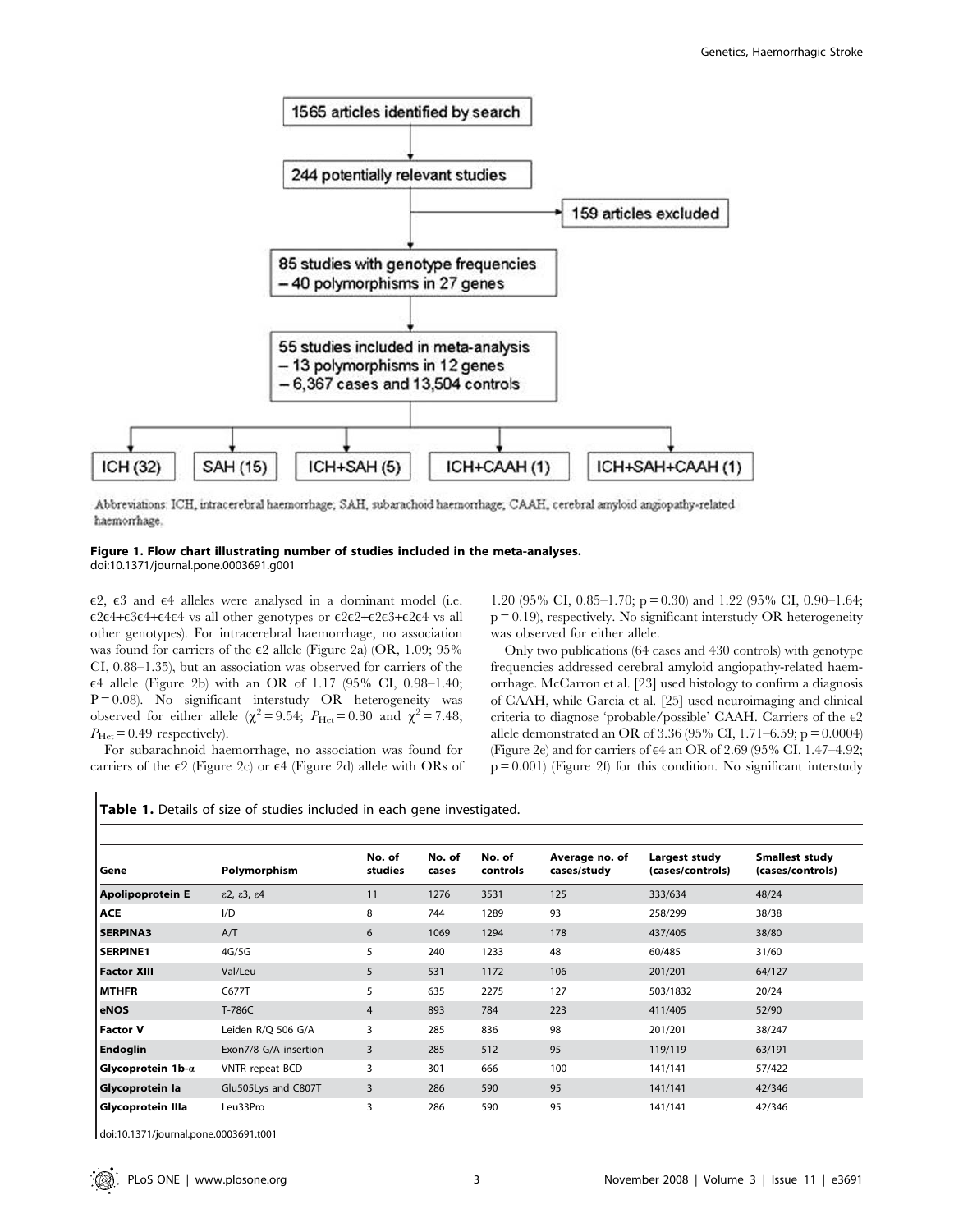Table 2. Summary data of candidate genes in haemorrhagic stroke.

| Gene                              | Polymorphism                             | Genetic<br>model | <b>Stroke</b><br>subtype | <b>Number</b><br>of<br>studies | Cases                                    |      | <b>Controls</b>                          |      | OR (95% CI)           | Phet<br>value |
|-----------------------------------|------------------------------------------|------------------|--------------------------|--------------------------------|------------------------------------------|------|------------------------------------------|------|-----------------------|---------------|
|                                   |                                          |                  |                          |                                | <b>Frequency</b><br>of at risk<br>allele | No.  | <b>Frequency</b><br>of at risk<br>allele | No.  |                       |               |
| Apolipoprotein E                  | $\epsilon$ 2, $\epsilon$ 3, $\epsilon$ 4 | Dominant         | All HS                   | 11                             | 0.174                                    | 1376 | 0.125                                    | 3531 | 1.17 (0.98, 1.41)     | 0.41          |
|                                   |                                          |                  | <b>ICH</b>               | 9                              | 0.072                                    | 929  | 0.053                                    | 3186 | 1.09 (0.88, 1.35)     | 0.30          |
|                                   |                                          |                  | SAH                      | 4                              | 0.091                                    | 383  | 0.058                                    | 1877 | 1.20 (0.85, 1.70)     | 0.90          |
|                                   |                                          |                  | CAAH                     | $\overline{2}$                 | 0.180                                    | 64   | 0.078                                    | 430  | 3.36 (1.71, 6.59)     | 0.38          |
|                                   |                                          |                  | Lobar                    | $\overline{4}$                 | ×.                                       | 244  | $\sim$                                   | 393  | 1.81 (1.26, 2.62)     | 0.07          |
|                                   |                                          |                  | Non-lobar                | $\overline{4}$                 | $\sim$                                   | 437  | $\overline{\phantom{a}}$                 | 1115 | $1.08$ $(0.80, 1.47)$ | 0.57          |
|                                   | $\epsilon$ 2, $\epsilon$ 3, $\epsilon$ 4 | Dominant         | All HS                   | 11                             | 0.257                                    | 1376 | 0.231                                    | 3531 | 1.18 (1.01, 1.37)     | 0.36          |
|                                   |                                          |                  | <b>ICH</b>               | 9                              | 0.128                                    | 929  | 0.116                                    | 3186 | 1.17 (0.98, 1.40)     | 0.49          |
|                                   |                                          |                  | SAH                      | 4                              | 0.120                                    | 383  | 0.112                                    | 1877 | 1.22 (0.90, 1.64)     | 0.15          |
|                                   |                                          |                  | <b>CAAH</b>              | $\overline{2}$                 | 0.180                                    | 64   | 0.176                                    | 430  | 2.69 (1.47, 4.92)     | 0.46          |
|                                   |                                          |                  | Lobar                    | 4                              |                                          | 244  |                                          | 939  | 1.49 (1.08, 2.05)     | 0.36          |
|                                   |                                          |                  | Non-lobar                | $\overline{4}$                 | $\overline{\phantom{a}}$                 | 437  | $\overline{\phantom{0}}$                 | 1115 | 1.05 (0.81, 1.37)     | 0.41          |
| <b>SERPINE1</b>                   | 4G/5G                                    | Recessive        | All HS                   | 5                              | 0.490                                    | 240  | 0.443                                    | 1446 | 1.42 (1.03, 1.96)     | 0.99          |
|                                   |                                          |                  | <b>ICH</b>               | $\overline{4}$                 | 0.490                                    | 198  | 0.443                                    | 1102 | 1.40 (0.98, 2.00)     | 0.97          |
| ACE                               | I/D                                      | Recessive        | All HS                   | 8                              | 0.487                                    | 744  | 0.544                                    | 1289 | $0.92$ (0.75, 1.14)   | 0.12          |
|                                   |                                          |                  | <b>ICH</b>               | 5                              | 0.523                                    | 280  | 0.558                                    | 719  | $1.00$ $(0.73, 1.36)$ | 0.11          |
|                                   |                                          |                  | <b>SAH</b>               | 3                              | 0.464                                    | 464  | 0.526                                    | 570  | $0.87$ $(0.65, 1.14)$ | 0.49          |
|                                   | I/D                                      | Recessive        | All HS                   | 8                              | 0.513                                    | 744  | 0.456                                    | 1289 | 1.48 (1.20, 1.83)     | 0.02          |
|                                   |                                          |                  | <b>ICH</b>               | 5                              | 0.477                                    | 280  | 0.442                                    | 719  | 1.27 (0.90, 1.77)     | 0.20          |
|                                   |                                          |                  | SAH                      | 3                              | 0.536                                    | 464  | 0.474                                    | 570  | 1.64 (1.24, 2.17)     | 0.009         |
| <b>Factor V</b>                   | Leiden R/Q 506 G/ $A$                    | Dominant         | All HS                   | 3                              | 0.007                                    | 285  | 0.024                                    | 836  | $0.31$ $(0.11, 0.90)$ | 0.69          |
|                                   |                                          |                  | <b>ICH</b>               | $\overline{3}$                 | 0.005                                    | 190  | 0.024                                    | 836  | $0.29$ $(0.08, 1.05)$ | 0.50          |
|                                   |                                          |                  | SAH                      | 2                              | 0.011                                    | 95   | 0.022                                    | 589  | 0.45(0.11, 1.95)      | 0.61          |
| Endoglin                          | Exon7/8 G/A insertion                    | Recessive        | All HS                   | 3                              | 0.170                                    | 285  | 0.183                                    | 512  | 3.47 (1.45, 8.30)     | 0.56          |
| <b>SERPINA3</b>                   | A/T                                      | Recessive        | All HS                   | 6                              | 0.493                                    | 1069 | 0.481                                    | 1294 | 1.10 (0.91, 1.33)     | 0.40          |
|                                   |                                          |                  | <b>ICH</b>               | $\overline{4}$                 | 0.553                                    | 452  | 0.431                                    | 626  | 1.28 (0.98, 1.67)     | 0.47          |
|                                   |                                          |                  | <b>SAH</b>               | $\overline{2}$                 | 0.450                                    | 616  | 0.453                                    | 668  | $0.94$ $(0.71, 1.24)$ | 0.64          |
| eNOS                              | $T-786C$                                 | Dominant         | SAH                      | $\overline{4}$                 | 0.127                                    | 893  | 0.133                                    | 784  | 1.27 (0.99, 1.62)     | 0.62          |
| <b>MTHFR</b>                      | C677T                                    | Recessive        | <b>ICH</b>               | 5                              | 0.449                                    | 635  | 0.42                                     | 2275 | 1.11 (0.89, 1.39)     | 0.12          |
| <b>Factor XIII</b>                | Val/Leu                                  | Recessive        | All HS                   | 5                              | 0.266                                    | 531  | 0.26                                     | 1172 | 1.36 (0.89, 2.08)     | 0.11          |
| Glycoprotein 1b-a VNTR repeat BCD |                                          | Dominant         | All HS                   | 3                              | 0.075                                    | 301  | 0.041                                    | 666  | 1.04 (0.66, 1.64)     | 0.24          |
| Glycoprotein la                   | Glu505Lys                                | Dominant         | All HS                   | 3                              | 0.101                                    | 286  | 0.107                                    | 590  | $0.82$ (0.56, 1.20)   | 0.36          |
|                                   | C807T                                    | Dominant         | All HS                   | 3                              | 0.386                                    | 286  | 0.369                                    | 590  | 1.15 (0.83, 1.59)     | 0.79          |
| Glycoprotein Illa                 | Leu33Pro                                 | Dominant         | All HS                   | 3                              | 0.133                                    | 286  | 0.164                                    | 590  | $0.76$ $(0.54, 1.07)$ | 0.12          |

Apo e2 (bold) vs others.

Apo e4 (bold) vs others.

Abbreviations: OR, fixed effect odds ratio; P Het, P value for heterogeneity; ACE, gene encoding angiotensin converting enzyme; eNOS, gene encoding endothelial nitric oxide synthase; MTHFR, gene encoding methylenetetrahydrofolate reductase; I/D, insertion/deletion; VNTR, variable number tandem repeat; All HS, all haemorrhagic stroke; ICH, intracerebral haemorrhage; SAH, subarachnoid haemorrhage; CAAH, cerebral amyloid angiopathy-related haemorrhage.

Table shows both alleles with the one used for analysis in bold followed by the genetic model used for genotype characterisation. Apo  $\varepsilon$ 2 (bold) vs others. Apo  $\varepsilon$ 4 (bold) vs others.

doi:10.1371/journal.pone.0003691.t002

OR heterogeneity was observed for either allele ( $\epsilon$ 2:  $\chi^2$  = 0.78;  $P_{\text{Het}} = 0.36$  and  $\epsilon 4$ :  $\chi^2 = 0.55$ ;  $P_{\text{Het}} = 0.45$ ).

Previous studies investigating apolipoprotein E in haemorrhagic stroke have addressed the association of the  $\epsilon$ 2 and  $\epsilon$ 4 alleles in lobar and non-lobar haemorrhage.[30] Four studies [20,22,23,25] provided data that appropriately categorized haemorrhage

location as lobar or non-lobar. Both  $\epsilon$ 2 and  $\epsilon$ 4 alleles were significantly associated with lobar haemorrhage (OR, 1.81; 95% CI, 1.26–2.62; P = 0.002 and OR, 1.49; 95% 1.08–2.05; P = 0.01 respectively) but not with non-lobar haemorrhage (OR, 1.08; 95% CI, 0.80–1.47 and OR, 1.05; 95% CI, 0.81–1.37) (Figures 2g and 2h). No significant interstudy OR heterogeneity was observed for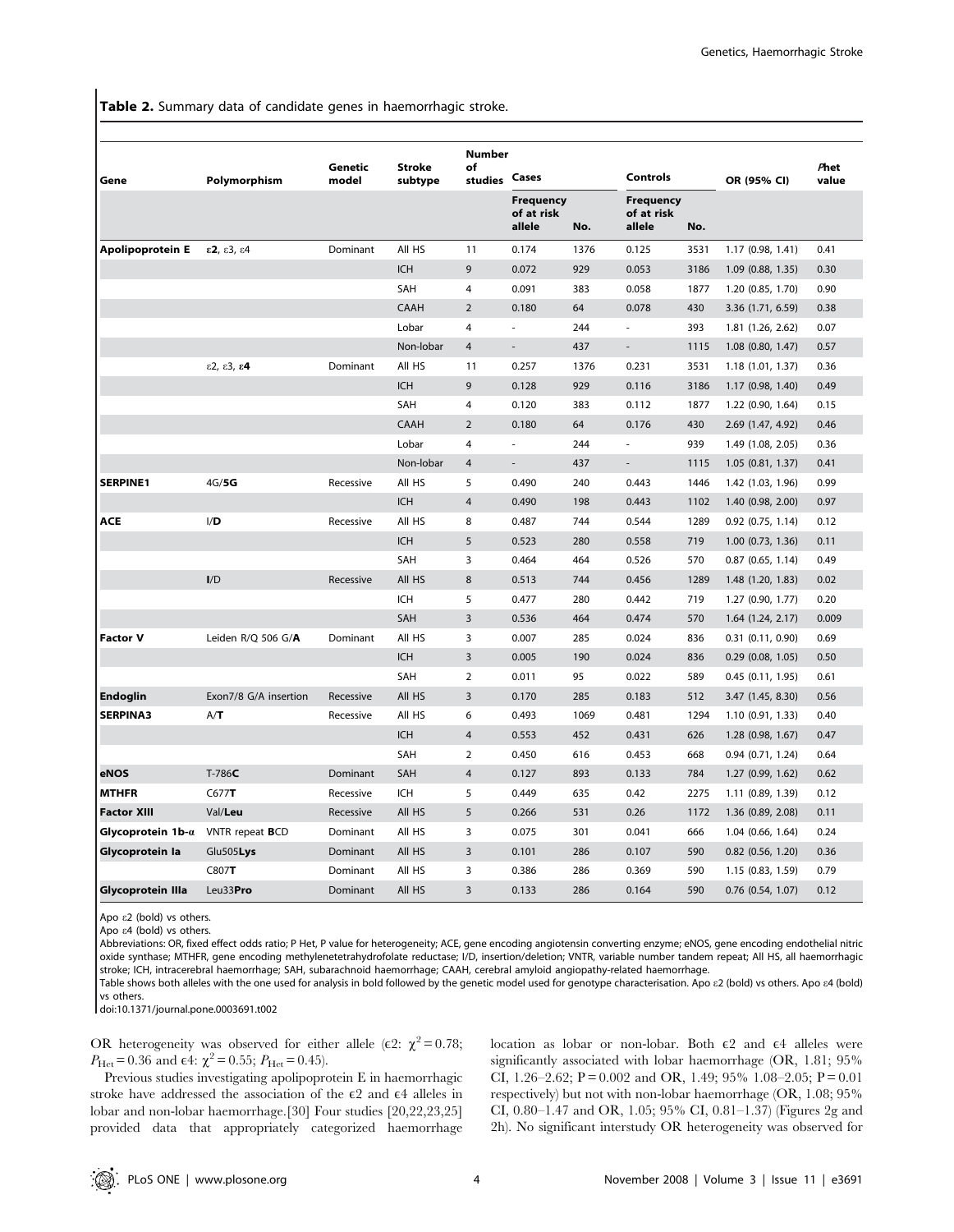

Figure 2. 2a. Results for apolipoprotein  $\epsilon 2$  allele and intracerebral haemorrhage comparing carriers of the  $\epsilon 2$  allele with those with the  $\epsilon 3$  and  $\epsilon 4$ alleles. 2b. Results for apolipoprotein  $\epsilon 4$  allele and intracerebral haemorrhage comparing carriers of the  $\epsilon 4$  allele with those with the  $\epsilon 2$  and  $\epsilon 3$  alleles. 2c. Results for apolipoprotein  $\epsilon$ 2 allele and subarachnoid haemorrhage comparing carriers of the  $\epsilon$ 2 allele with those with the  $\epsilon$ 3 and  $\epsilon$ 4 alleles. 2d. Results for apolipoprotein  $\epsilon$ 4 allele and subarachnoid haemorrhage comparing carriers of the  $\epsilon$ 4 allele with those with the  $\epsilon$ 2 and  $\epsilon$ 3 alleles. 2e. Results for apolipoprotein  $\epsilon$ 2 allele and cerebral amyloid angiopathy-related haemorrhage comparing carriers of the  $\epsilon$ 2 allele with those with the  $\epsilon$ 3 and  $\epsilon$ 4 alleles. 2f. Results for apolipoprotein  $\epsilon$ 4 allele and cerebral amyloid angiopathy-related haemorrhage comparing carriers of the  $\epsilon$ 4 allele with those with the  $\epsilon$ 2 and  $\epsilon$ 3 alleles. 2g. Results for apolipoprotein  $\epsilon$ 2 allele and lobar or non-lobar haemorrhage comparing carriers of the  $\epsilon$ 2 allele with those with the E3 and E4 alleles. 2h. Results for apolipoprotein E4 allele and lobar or non-lobar haemorrhage comparing carriers of the E4 allele with those with the  $\epsilon$ 2 and  $\epsilon$ 3 alleles. doi:10.1371/journal.pone.0003691.g002

either allele ( $\varepsilon$ 2 lobar:  $\chi^2$  = 6.91;  $P_{\text{Het}}$  = 0.07;  $\varepsilon$ 2 non-lobar:  $\chi^2 = 2.01$ ;  $P_{\text{Het}} = 0.57$ ;  $\epsilon 4$  lobar:  $\chi^2 = 3.20$ ;  $P_{\text{Het}} = 0.36$ ;  $\epsilon 4$  nonlobar:  $\chi^2$  = 2.88;  $P_{\text{Het}}$  = 0.41).

#### SERPINE1:

A total of five studies [31–35] (240 cases and 1233controls) investigated the SERPINE1 (also known as plasminogen activator

inhibitor-1) 4G/5G polymorphism. Four addressed intracerebral haemorrhage and one study [33] addressed intracerebral haemorrhage, subarachnoid haemorrhage and ruptured intracranial aneurysm. For intracerebral haemorrhage alone an association was observed for those homozygous for the 5G allele with an OR of 1.40  $(95\% \text{ CI}, 0.98-2.00; P=0.07)$  (Figure 3). When subarachnoid haemorrhage and ruptured intracranial aneurysm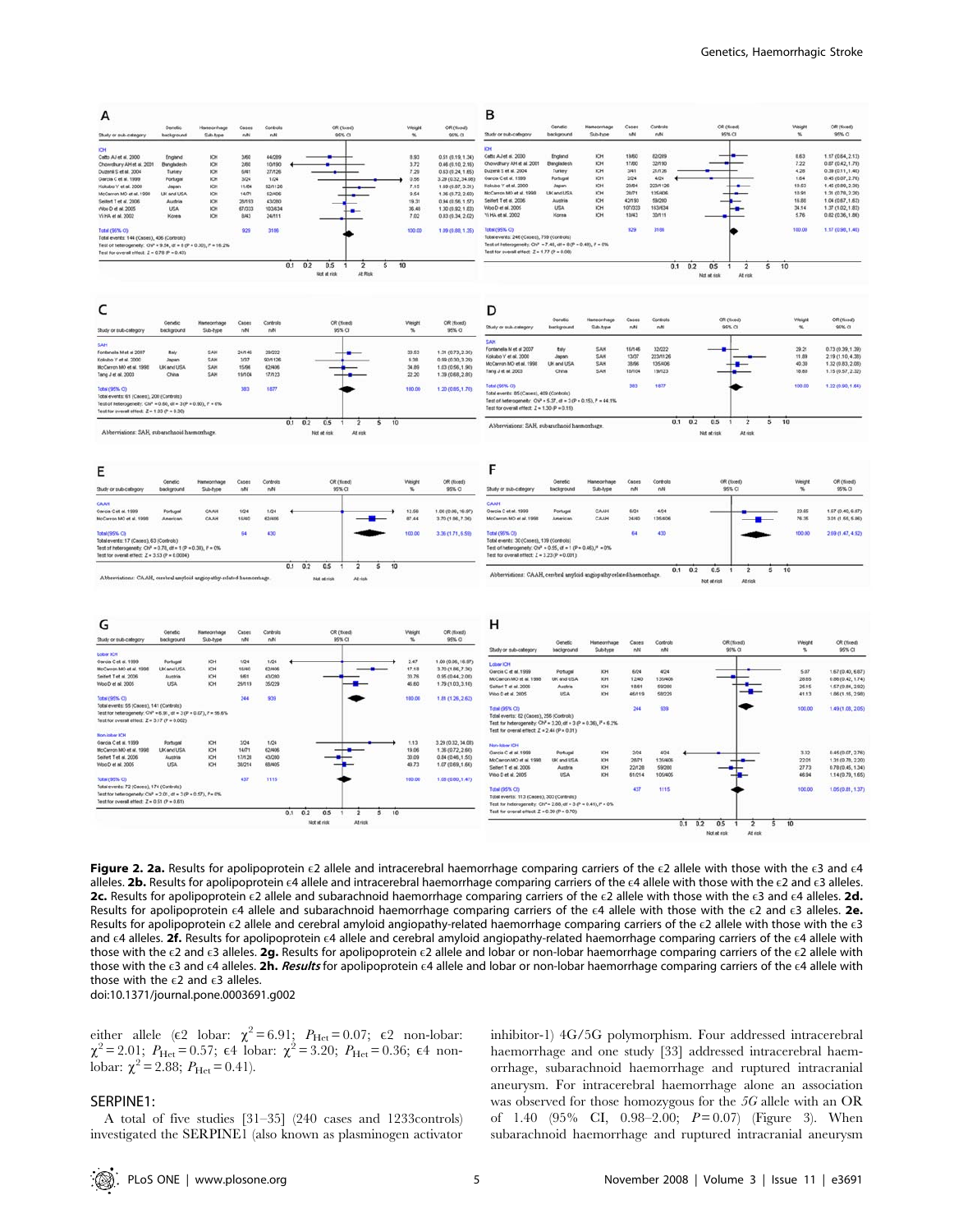| Study or sub-category                                                 | Genetic<br>background | Hameomhage<br>Sub-type | Cases<br>nN | Controls<br>nN |     |                    | OR (fixed)<br>95% CI |              |    | Weight<br>% | OR (fixed)<br>95% CI |
|-----------------------------------------------------------------------|-----------------------|------------------------|-------------|----------------|-----|--------------------|----------------------|--------------|----|-------------|----------------------|
| <b>ICH</b>                                                            |                       |                        |             |                |     |                    |                      |              |    |             |                      |
| Catto AJ et al. 1997                                                  | England               | KH                     | 15/53       | 36/172         |     |                    |                      |              |    | 25.50       | 1.49 (0.74, 3.01)    |
| Hindorff LA et al. 2002                                               | America               | ЮH                     | 15/54       | 83/385         |     |                    |                      |              |    | 30.92       | 1.40 (0.74, 2.66)    |
| Wiklund PG et al. 2005                                                | Sweden                | KH                     | 14/60       | 95/485         |     |                    |                      |              |    | 33.63       | 1,25 (0.66, 2.37)    |
| Zhang C et al. 2001                                                   | China                 | KH                     | 7/31        | 9.60           |     |                    |                      |              |    | 9.95        | 1.65 (0.55, 4.97)    |
| Total (95% CI)                                                        |                       |                        | 198         | 1102           |     |                    |                      |              |    | 100.00      | 1.40 (0.98, 2.00)    |
| Total events: 51 (Cases), 223 (Controls)                              |                       |                        |             |                |     |                    |                      |              |    |             |                      |
| Test of heterogenety: $Ch^2 = 0.24$ , df = $3 (P = 0.97)$ , $P = 0\%$ |                       |                        |             |                |     |                    |                      |              |    |             |                      |
| Test for overall effect: $Z = 1.83 (P = 0.07)$                        |                       |                        |             |                |     |                    |                      |              |    |             |                      |
| Abbreviations: ICH, intracerebral haemorrhage                         |                       |                        |             | 0.1            | 0.2 | 0.5<br>Not at risk |                      | 2<br>At risk | 10 |             |                      |

Figure 3. Results for SERPINE1 4G/5G and intracerebral haemorrhage of 5G allele homozygous (5G/5G) genotype. doi:10.1371/journal.pone.0003691.g003

cases were included in this analysis a significant association was observed with a similar OR of 1.42 (95% CI, 1.03–1.96;  $P = 0.03$ ). No significant interstudy OR heterogeneity was observed  $(\chi^2 = 0.28; P_{\text{Het}} = 0.99)$ . The distribution of the OR in relation to its standard deviation in the funnel plot was symmetrical, and the Egger test result was not significant ( $P = 0.178$ ), suggesting a low probability of small-study bias.

#### Angiotensin-Converting Enzyme:

A total of 8 studies [36–43] (744 cases and 1289 controls) were identified that evaluated the ACE/ID polymorphism of which five related to intracerebral haemorrhage, one for subarachnoid haemorrhage and two for ruptured intracranial aneurysm.

No significant association for haemorrhagic stroke was found for those homozygous for the  $D$  allele (ACE/DD) for intracerebral haemorrhage alone (OR, 1.00; 95% CI, 0.73–1.36;  $p = 1.00$ ), or with subarachnoid haemorrhage or ruptured intracranial aneurysm (OR, 0.87; 95% CI, 0.65–1.14;  $p = 0.09$ ). In addition to examining the association of the ACE/DD genotype with haemorrhagic stroke, several studies have suggested that the ACE/II genotype may be associated with haemorrhagic stroke. When all studies were evaluated together, those homozygous for

the ACE/I allele demonstrated an overall pooled OR of 1.48 (95% CI, 1.20–1.83;  $p = 0.0003$ ) (Figure 4). Significant interstudy OR heterogeneity was observed ( $\chi^2$  = 16.69;  $P_{\text{Het}}$  = 0.02), however a random-effect model that takes into account the intra- and interstudy variability resulted in a similar overall estimate that remained significant (OR, 1.45; 95% CI, 1.01–2.07;  $p = 0.04$ ). The distribution of the OR in relation to its standard deviation in the funnel plot was symmetrical, and the Egger test result was not significant ( $p = 0.667$ ), suggesting a low probability of small-study bias. For intracerebral haemorrhage alone this association did not remain significant (OR, 1.27; 95% CI, 0.90–1.77;  $P = 0.17$ ). However, for subarachnoid haemorrhage or ruptured intracranial aneurysm, a summary OR, under a fixed-effect model, of 1.64 (95% CI, 1.24–2.17;  $p = 0.0003$ ) was observed.

#### Factor V:

Three studies (285 cases, 836 controls) investigated haemorrhagic stroke in the factor V Leiden mutation. One addressed intracerebral haemorrhage [44] and two addressed both intracerebral haemorrhage and subarachnoid haemorrhage [45,46]. When considered in totality, carriers of the *adenine* allele were less likely to develop haemorrhagic stroke (OR, 0.31; 95% CI, 0.11–

| Study or sub-category                                                                                     | Genetic<br>background | Hameorrhage<br>Sub-type | Cases<br>net | Controls<br>ne |            | OR (fixed)<br>95% CI                            | Weight<br>笺 | OR (fored)<br>95% CI |
|-----------------------------------------------------------------------------------------------------------|-----------------------|-------------------------|--------------|----------------|------------|-------------------------------------------------|-------------|----------------------|
| ICH                                                                                                       |                       |                         |              |                |            |                                                 |             |                      |
| Catto A et al. 1996                                                                                       | England               | ЮH                      | 17/48        | 50/215         |            |                                                 | 8.68        | 1.81 (0.93, 3.54)    |
| Dikmen M et al. 2006                                                                                      | Turkey                | ЮH                      | 8,444        | 12/50          |            |                                                 | 6.77        | 0.70 (0.26, 1.92)    |
| Lin JJ et al. 2000                                                                                        | Taiwan                | ЮH                      | 18/92        | 45/300         |            |                                                 | 12.51       | 1.38 (0.75, 2.52)    |
| Nakata Y et al 1997                                                                                       | Japan                 | ICH                     | 18/38        | 11/38          |            |                                                 | 4.26        | 2.21 (0.86, 5.70)    |
| Slowk A et al. 2004                                                                                       | Poland                | ЮH                      | 10/58        | 27/16          |            |                                                 | 10.97       | 0.69(0.31, 1.54)     |
| Subtotal (95% CI)                                                                                         |                       |                         | 280          | 719            |            |                                                 | 43.20       | 1.27 (0.90, 1.77)    |
| Total events: 148 (Cases), 128 (Controls)                                                                 |                       |                         |              |                |            |                                                 |             |                      |
| Test of heterogenety: $Chi^2 = 6.02$ , df = 4 (P = 0.20), $I^2 = 33.6\%$                                  |                       |                         |              |                |            |                                                 |             |                      |
| Test for overall effect: $Z = 1.37$ ( $P = 0.17$ )                                                        |                       |                         |              |                |            |                                                 |             |                      |
| SAH or ruptured IA                                                                                        |                       |                         |              |                |            |                                                 |             |                      |
| Keramstipour M et al. 2000                                                                                | England               | Ruptured IA             | 78/258       | 71/299         |            |                                                 | 33.80       | 1.39 (0.96, 2.03)    |
| Pannu H et al. 2005                                                                                       | America               | Ruptured LA             | 23/116       | 27/143         |            |                                                 | 14.28       | 1.06 (0.57, 1.97)    |
| Slowk A et al. 2004                                                                                       | Poland                | SAH                     | 47/90        | 38/128         |            |                                                 | 8.72        | 3.57 (2.00, 6.39)    |
| Subtotal (95% CI)                                                                                         |                       |                         | 464          | 570            |            |                                                 | 56.80       | 1.64 (1.24, 2.17).   |
| Total events: 148 (Cases), 128 (Controls)                                                                 |                       |                         |              |                |            |                                                 |             |                      |
| Test of heterogenety: Chi <sup>2</sup> = 9.49, df = 2 (P = 0.009), $I^2$ = 78.9%                          |                       |                         |              |                |            |                                                 |             |                      |
| Test for overall effect: $Z = 3.50 (P = 0.0005)$                                                          |                       |                         |              |                |            |                                                 |             |                      |
| <b>Total (95% CI)</b>                                                                                     |                       |                         | 744          | 1269           |            |                                                 | 100.00      | 1.48 (1.20, 1.83)    |
| Total events: 219 (Cases), 273 (Controls)                                                                 |                       |                         |              |                |            |                                                 |             |                      |
| Test of heterogenety: Chi <sup>2</sup> = 16.69, df = 7 (P = 0.02), $I^2$ = 58.1%                          |                       |                         |              |                |            |                                                 |             |                      |
| Test for overall effect: $Z = 3.60$ ( $P = 0.0003$ )                                                      |                       |                         |              |                |            |                                                 |             |                      |
| Abbreviations: ICH, intracerebral haemonhage; SAH, subarachnoid<br>haemonhage; IA, intracrazial aneurysm. |                       |                         |              |                | 0.1<br>0.2 | 0.5<br>$\overline{a}$<br>Not at risk<br>At risk | 5<br>10     |                      |

Figure 4. Results for ACE/II gene and haemorrhagic stroke. doi:10.1371/journal.pone.0003691.g004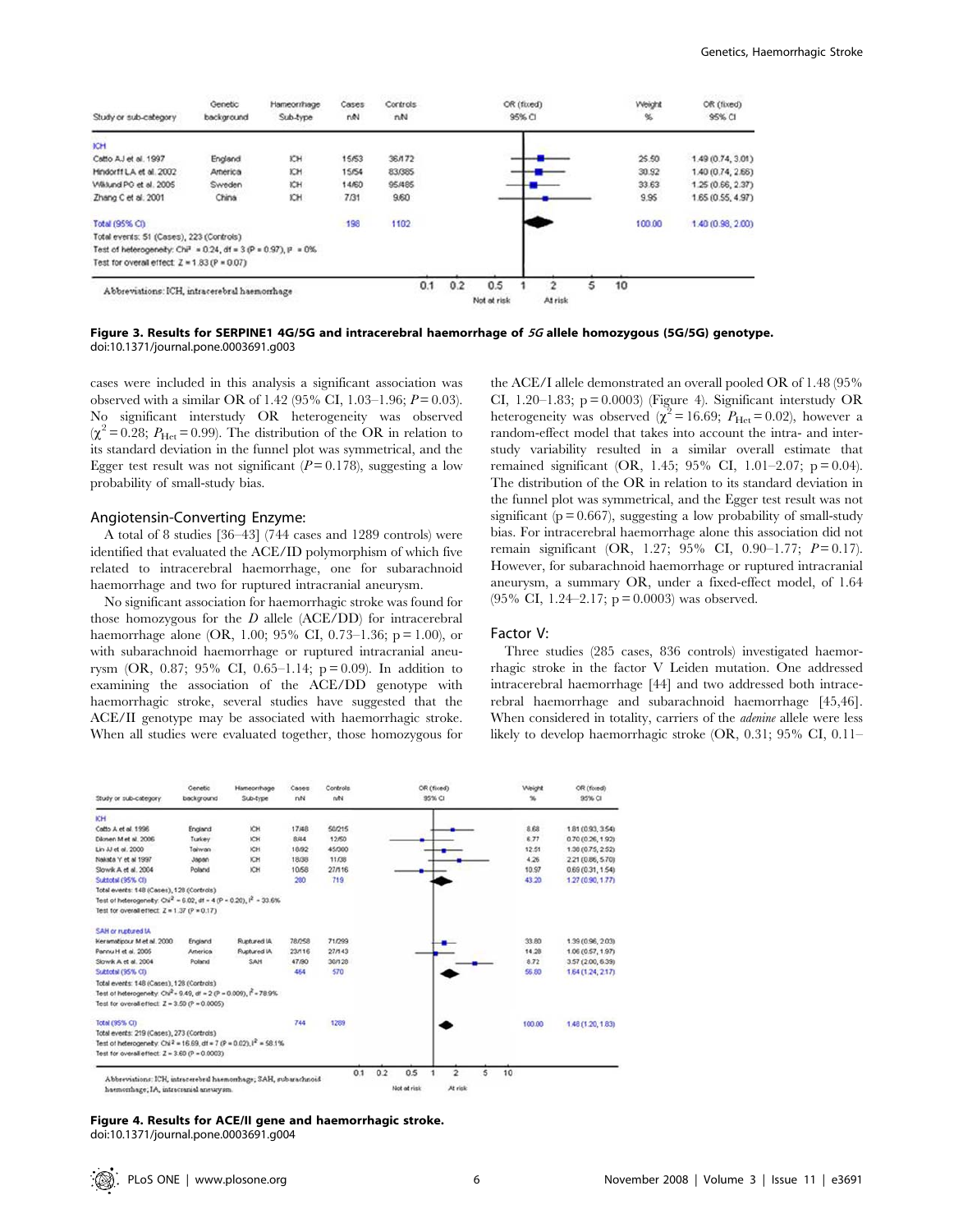# A

| Study or sub-category                                                                                                                                                                              | Genetic<br>background       | Hameorrhage<br>Sub-type                           | Cases<br>nM           | Controls<br>nM             |     |     |                    | OR (fixed)<br>95% CI                      |   |    | Weight<br>%             | OR (fixed)<br>95% CI                                       |
|----------------------------------------------------------------------------------------------------------------------------------------------------------------------------------------------------|-----------------------------|---------------------------------------------------|-----------------------|----------------------------|-----|-----|--------------------|-------------------------------------------|---|----|-------------------------|------------------------------------------------------------|
| Catto A etl al. 1995<br>Corral J et al. 2001<br>Longstreth WT et al. 1998                                                                                                                          | England<br>Spain<br>America | ICH<br>ICH and SAH *<br>ICH and SAH <sup>**</sup> | 1/38<br>2/201<br>1/46 | 14/247<br>10/201<br>16/388 |     |     |                    |                                           |   |    | 21.57<br>58.74<br>19.69 | 0.45(0.06, 3.52)<br>0.19(0.04, 0.89)<br>0.52(0.07, 3.99)   |
| <b>Total (95% CI)</b><br>Total events: 4 (Cases), 40 (Controls)<br>Test of heterogeneity: Chi <sup>2</sup> = 0.74, df = 2 (P = 0.69), $I^2$ = 0%<br>Test for overall effect: $Z = 2.15$ (P = 0.03) |                             |                                                   | 285                   | 836                        |     |     |                    |                                           |   |    | 100.00                  | 0.31 (0.11, 0.90)                                          |
| * Cases include 141 with ICH (1 with mutation) and 60 with SAH (1 with mutation)<br>"Cases include 11 with ICH (none with mutation) and 35 with SAH (1 with mutation)                              |                             |                                                   |                       |                            | 0.1 | 0.2 | 0.5<br>Not at risk | $\overline{2}$<br>1<br>At risk            | 5 | 10 |                         |                                                            |
| в<br>Study or sub-category                                                                                                                                                                         | Genetic<br>background       | Harneorrhage<br>Sub-type                          | Cases<br>nN           | Controls<br>n/N            |     |     |                    | OR (fixed)<br>95% CI                      |   |    | Weight<br>%             | OR (fixed)<br>95% CI                                       |
| Catto A etl al. 1995<br>Corral J et al. 2001<br>Longstreth WT et al. 1998                                                                                                                          | England<br>Spain<br>America | ICH<br>ICH<br>ICH                                 | 1/38<br>1/141<br>0/11 | 14/247<br>10/201<br>16/388 |     |     |                    |                                           |   |    | 28.47<br>64.12<br>7.41  | 0.45(0.06, 3.52)<br>0.14(0.02, 1.08)<br>0.98 (0.06, 17.38) |
| Total (95% CI)<br>Total events: 2 (Cases), 40 (Controls)<br>Test of heterogeneity: Chi <sup>2</sup> = 1.38, df = 2 (P = 0.50), $I^2$ = 0%<br>Test for overall effect: $Z = 1.89$ (P = 0.06)        |                             |                                                   | 190                   | 836                        |     |     |                    |                                           |   |    | 100.00                  | 0.29(0.08, 1.05)                                           |
| Abbreviations: ICH, intracerebral haemonhage                                                                                                                                                       |                             |                                                   |                       |                            | 0.1 | 0.2 | 0.5<br>Not at risk | $\overline{2}$<br>1<br>At risk            | ś | 10 |                         |                                                            |
| Study or sub-category                                                                                                                                                                              | Genetic<br>background       | Hameorrhage<br>Sub-type                           | Cases<br>nN           | Controls<br>nN             |     |     |                    | OR (fixed)<br>95% CI                      |   |    | Weight<br>$\%$          | OR (fixed)<br>95% CI                                       |
| Corral J et al. 2001<br>Longstreth WT et al. 1998                                                                                                                                                  | Spain<br>America            | SAH<br>SAH                                        | 1/60<br>1/35          | 10/201<br>16/388           |     |     |                    |                                           |   |    | 63.74<br>36.26          | 0.32 (0.04, 2.58)<br>0.68(0.09, 5.31)                      |
| Total (95% CI)<br>Total events: 2 (Cases), 26 (Controls)<br>Test of heterogeneity: Chi <sup>2</sup> = 0.26, df = 1 (P = 0.61), $I^2$ = 0%<br>Test for overall effect: $Z = 1.06 (P = 0.29)$        |                             |                                                   | 95                    | 589                        |     |     |                    |                                           |   |    | 100.00                  | 0.45(0.11, 1.95)                                           |
| Abbreciations: SAH, subarachnoid haemorrhage                                                                                                                                                       |                             |                                                   |                       |                            | 0.1 | 0.2 | 0.5<br>Not at risk | $\overline{c}$<br>$\mathbf{1}$<br>At risk | Ś | 10 |                         |                                                            |

Figure 5. 5a. Results for Factor V Leiden mutation and haemorrhagic stroke. 5b. Results for Factor V Leiden mutation and ICH. 5c. Results for Factor V Leiden mutation and SAH. doi:10.1371/journal.pone.0003691.g005

0.90;  $p = 0.03$ ) when compared to wild-type (*guanine*/*guanine*) (Figure 5a). No significant interstudy heterogeneity was observed  $(\chi^2 = 0.74; P_{\text{Het}} = 0.69)$ 

For intracerebral haemorrhage alone, a summary OR, under the fixed-effects model, of 0.29 (95% CI, 0.08–1.05;  $p = 0.06$ ) was observed for adenine allele homozygotes (Figure 5b). For subarachnoid haemorrhage alone, a summary OR, under a fixed-effect model, of 0.45 (95% CI, 0.11–1.95;  $p = 0.29$ ) was observed (Figure 5c). No significant interstudy heterogeneity was observed for intracerebral ( $\chi^2$  = 1.38;  $P_{\text{Het}}$  = 0.50) or subarachnoid haemorrhage ( $\chi^2 = 0.26$ ;  $P_{\text{He}t} = 0.61$ ).

#### Endoglin:

Three studies (285 cases; 512 controls) investigated risk of haemorrhagic stroke and the exon 7/8 GA insertion of the gene encoding endoglin. One study addressed intracerebral haemorrhage [47] and two studies addressed subarachnoid haemorrhage [48,49]. When considered in totality, those homozygous for the insertion allele demonstrated an OR of 3.47 (95% CI, 1.45–8.30;  $p = 0.005$ ). No significant interstudy OR heterogeneity was observed  $(\chi^2 = 1.15; P_{\text{Het}} = 0.56).$ 

#### SERPINA3:

A total of 6 studies [50–55] (1069 cases and 1294 controls) were identified that evaluated the polymorphism in the gene encoding SERPINA3 (also known as  $\alpha$ 1-antichymotrypsin) where alanine is replaced by threonine. Four of these addressed intracerebral haemorrhage and two addressed subarachnoid haemorrhage.

For intracerebral haemorrhage, a summary OR, under the fixed-effects model, of 1.28 (95% CI, 0.98–1.67;  $p = 0.07$ ) was observed for individuals homozygous for the T allele compared with A allele carriers (AT+AA). For subarachnoid haemorrhage alone, a summary OR, under a fixed-effect model, of 0.94 (95% CI,  $0.71-1.24$ ;  $p = 0.65$ ) was observed (Figure 6). No significant interstudy heterogeneity was observed ( $\chi^2$  = 5.17;  $P_{\text{Het}}$  = 0.40) and the funnel plot distribution was symmetrical with an insignificant Egger test  $(P=0.14)$ , indicating a low probability of small-study bias.

#### Endothelial nitric oxide synthase:

The eNOS T786C mutation was evaluated in 4 studies [56–59], all of which addressed subarachnoid haemorrhage with a total of 893 cases and 784 controls. The summary OR under a fixed-effect model showed an OR for dominant carriers of the 786C mutation of 1.27 (95% CI, 0.99–1.62;  $P = 0.06$ ) (Figure 7). No significant interstudy heterogeneity was observed ( $\chi^2$  = 1.76;  $P_{\text{Het}}$  = 0.62). The distribution of the ORs from individual studies in relation to their respective standard deviations was symmetrical, and the Egger test result suggested a low probability of small-study bias  $(p = 0.29)$ .

#### Methylenetetrahydrofolate reductase:

Five studies [60–64] investigated the MTHFR C677T polymorphism, all addressing intracerebral haemorrhage (635 cases; 2275 controls). No significant association for intracerebral haemorrhage was found for  $677TT$  (OR, 1.11; 95% CI, 0.89-1.39; p = 0.35) (Figure 8). No significant interstudy heterogeneity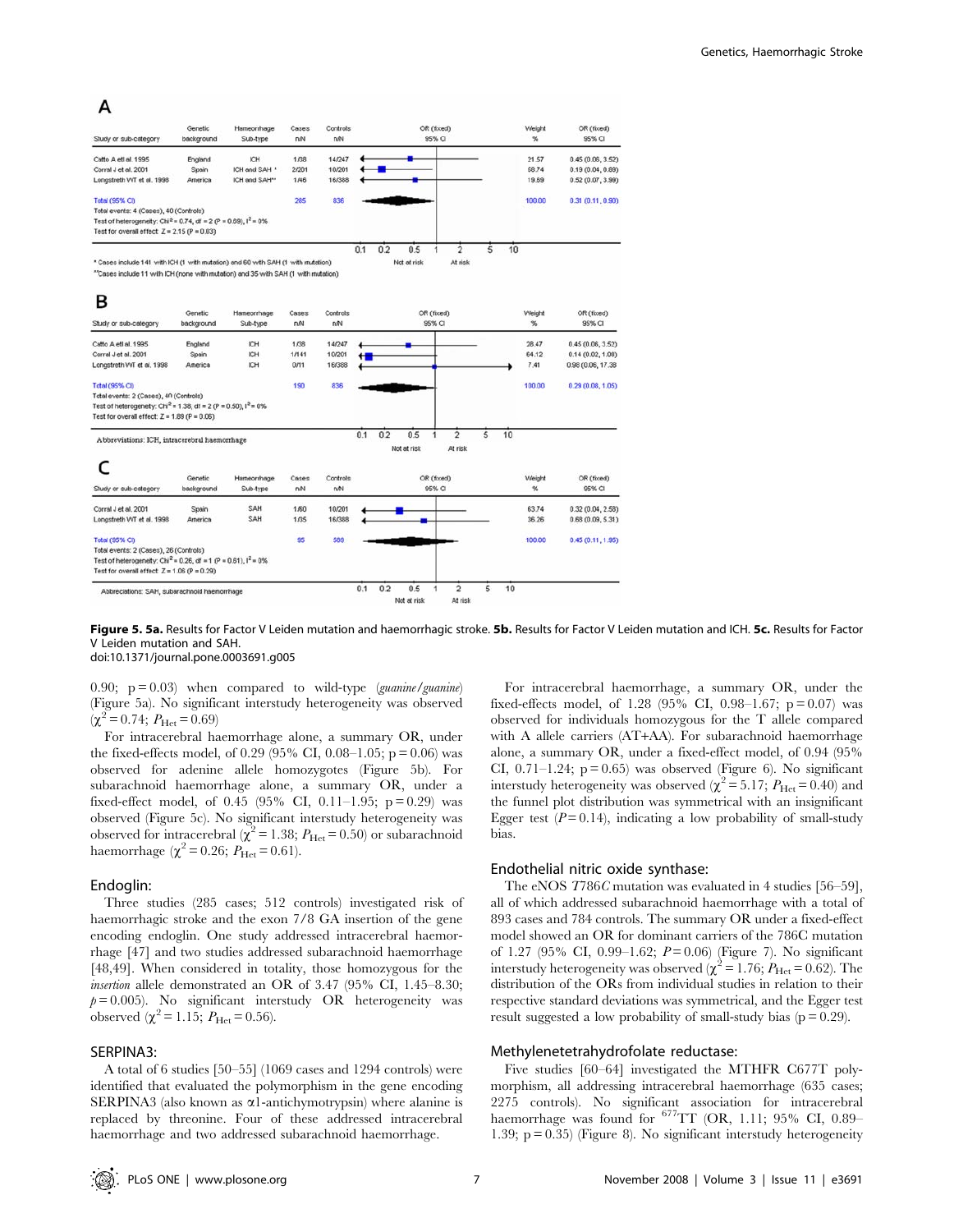| Study or sub-category                                                          | Genetic<br>background | Hameorrhage<br>Sub-type | Cases<br>net | Controls<br>nN |            | OR (fixed)<br>95% CI | Weight<br>%                          | OR (fixed)<br>95% CI |
|--------------------------------------------------------------------------------|-----------------------|-------------------------|--------------|----------------|------------|----------------------|--------------------------------------|----------------------|
| ICH.                                                                           |                       |                         |              |                |            |                      |                                      |                      |
| Fu Y et al. 2002                                                               | China                 | ЮH                      | 88/220       | 99/276         |            |                      | 26.58                                | 1.19 (0.83, 1.72)    |
| Obach V et al. 2001                                                            | Spain                 | <b>ICH</b>              | 26/99        | 12/80          |            |                      | 4.94                                 | 2.02 (0.94, 4.31)    |
| Pera J et al. 2006                                                             | Poland                | ЮH                      | 25/95        | 49/190         |            |                      | 12.14                                | 1.03 (0.59, 1.80)    |
| Vila N et al. 2000                                                             | Spain                 | KH                      | 12/38        | 17/80          |            |                      | 3.78                                 | 1.71 (0.72, 4.08)    |
| Subtotal (95% CI)                                                              |                       |                         | 452          | 626            |            |                      | 47.44                                | 1,28 (0.98, 1.67)    |
| Total events: 151 (Cases), 177 (Controls)                                      |                       |                         |              |                |            |                      |                                      |                      |
| Test of heterogenety; $Chr^2 = 2.54$ , df = 3 (P = 0.47), $P = 0\%$ .          |                       |                         |              |                |            |                      |                                      |                      |
| Test for overall effect: $Z = 1.79$ (P = 0.07)                                 |                       |                         |              |                |            |                      |                                      |                      |
| SAH                                                                            |                       |                         |              |                |            |                      |                                      |                      |
| Krischek B et al. 2007                                                         | Spain                 | SAH                     | 76,437       | 71/405         |            |                      | 30.71                                | 0.99 (0.69, 1.41)    |
| Slowk A et al. 2005                                                            | Poland                | SAH                     | 43/180       | 70/263         |            |                      | 21.84                                | 0.87(0.56, 1.34)     |
| Subtotal (95% CI)                                                              |                       |                         | 617          | 668            |            |                      | 52.56                                | 0.94 (0.71, 1.24)    |
| Total events: 119 (Cases), 141 (Controls)                                      |                       |                         |              |                |            |                      |                                      |                      |
| Test of heterogenety. Chi <sup>2</sup> = 0.22, df = 1 (P = 0.64), $P = 0\%$    |                       |                         |              |                |            |                      |                                      |                      |
| Test for overall effect: $Z = 0.45$ ( $P = 0.65$ )                             |                       |                         |              |                |            |                      |                                      |                      |
| <b>Total (95% CI)</b>                                                          |                       |                         | 1069         | 1294           |            |                      | 100.00                               | 1.10 (0.91, 1.33)    |
| Total events: 270 (Cases), 318 (Controls)                                      |                       |                         |              |                |            |                      |                                      |                      |
| Test of heterogenety: $Cr^2 = 5.17$ , df = $5$ ( $P = 0.40$ ), $P = 3.3\%$     |                       |                         |              |                |            |                      |                                      |                      |
| Test for overall effect: $Z = 0.96$ (P = 0.33)                                 |                       |                         |              |                |            |                      |                                      |                      |
| Abbreviations: ICH, intracerebral haemomhage; SAH, subarachnoid<br>haemonhage. |                       |                         |              |                | 0.1<br>0.2 | 0.5<br>Not at risk   | 10<br>$\overline{c}$<br>5<br>At risk |                      |

#### Figure 6. Results for SERPINA3/TT in haemorrhagic stroke. doi:10.1371/journal.pone.0003691.g006

was observed  $(\chi^2 = 7.29; P_{\text{Het}} = 0.12)$  and the funnel plot distribution was symmetrical with an insignificant Egger test  $(p = 0.27)$ , indicating a low probability of small-study bias.

#### Factor XIII:

The factor XIII valine/leucine polymorphism was investigated in 5 studies [33,65–68]. Subarachnoid haemorrhage was addressed in addition to intracerebral haemorrhage in two of these studies (531 cases; 1172 controls). When considered in totality, those homozygous for the leucine allele demonstrated an OR of 1.39 for haemorrhagic stroke (95% CI, 0.89–2.08), although this result was not statistically significant ( $p = 0.15$ ). No significant interstudy heterogeneity was observed  $(\chi^2 = 7.45)$ ;  $P_{\text{He}t}$  = 0.11) and the funnel plot distribution was symmetrical with an nonsignificant Egger test ( $p = 0.27$ ), indicating a low probability of small-study bias. For intracerebral haemorrhage, a summary OR under a fixed-effect model of 1.32 (95% CI, 0.82–2.06;  $p = 0.27$ ) was observed for individuals homozygous for the *leucine* allele compared with *valine* allele carriers  $(V/L)$  plus  $V/V$ ).

### Glycoprotein Ib-a:

Three studies investigated haemorrhagic stroke in the glycoprotein 1b-a VNTR polymorphism. Two addressed intracerebral haemorrhage [69,70] (198 cases; 563 controls) and one addressed subarachnoid haemorrhage [71] (103 cases; 103 controls). When considered in totality carriers of the B group of tandem repeats had no associated risk for haemorrhagic stroke with a summary OR, under a fixed-effect model, of  $1.04$  (95% CI, 0.66–1.64; p = 0.85).

#### Glycoprotein Ia and IIIa:

Three studies investigated haemorrhagic stroke in the glycoprotein Ia Glu505Lys polymorphism [69,71,72] (286 cases; 590 controls). No association for haemorrhagic stroke was found for carriers of the lysine allele with a summary OR, under the fixedeffect model, of 0.82 (95% CI, 0.56–1.20). Additionally, the same studies found no association for haemorrhagic stroke with the C807T polymorphism of glycoprotein Ia (OR, 1.15; 95% CI, 0.83–1.59) nor for the glycoprotein IIIa Leu33Pro polymorphism (OR, 0.76; 95% CI, 0.54–1.07).



Figure 7. Results for eNOS/786C polymorphism and subarachnoid haemorrhage. doi:10.1371/journal.pone.0003691.g007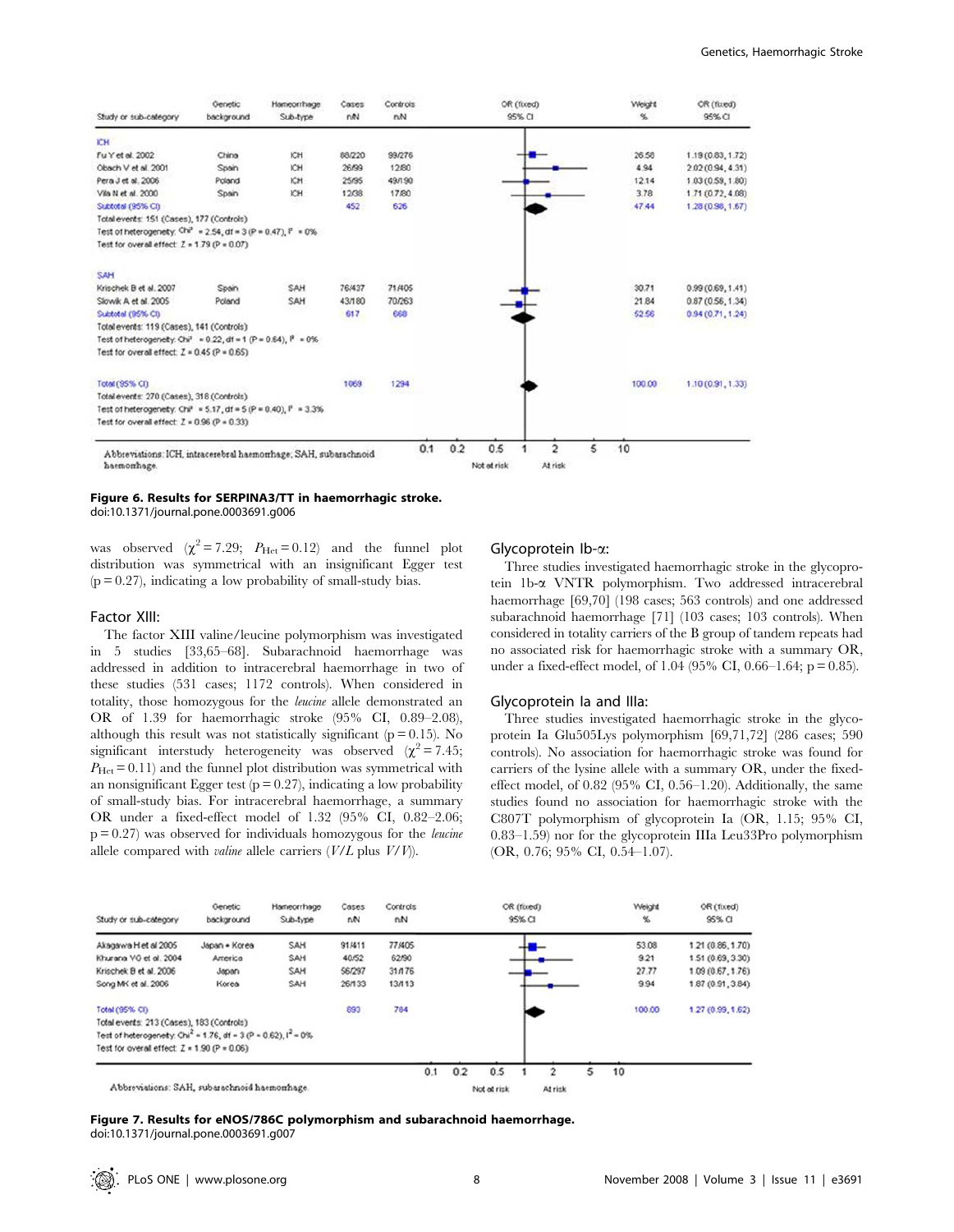

Figure 8. Results for MTHFR/677TT gene and intracerebral haemorrhage. doi:10.1371/journal.pone.0003691.g008

#### Discussion

In this comprehensive meta-analysis, four of the 13 (31%) polymorphisms analyzed significantly increased the risk of haemorrhagic stroke. The mean number of participants in two of these meta-analyses (ACE and SERPINE1) was more than 1850, allowing more precise estimates to be made of the effect of these genes than from any single study. The individual risk provided by these candidate genes was moderate (OR, 1.48; 95% CI: 1.20–1.83 and 1.42, 95% CI: 1.03–1.96, respectively). This effect size is in broad agreement with previous studies in ischaemic stroke [6] and other complex diseases that are thought to have a polygenic basis, such as ischaemic heart disease [73,74]. Further, our study suggests that the hypercoagulable state conferred by the factor V Leiden mutation is protective against haemorrhagic stroke  $(OR, 0.31; 95\% \text{ CI}, 0.11-0.90; \text{p} = 0.03)$ . This is in accordance with previous studies that have suggested a protective role for this polymorphism in other bleeding disorders. [75,76] However, these results are based on a smaller dataset compared to ischaemic stroke making the point estimates less reliable. The seven gene variants in the six remaining genes – factor XIII, MTHFR, SERPINA3 and glycoproteins Ia, 1b- $\alpha$ , and IIIa – have so far failed to provide evidence to support an increased susceptibility to haemorrhagic stroke.

The majority of candidate genes in haemorrhagic stroke have been investigated initially for their potential role in ischaemic stroke. For APOE, our results are in accordance with previous histological studies suggesting that, while the  $\varepsilon$ 4 allele enhances the deposition of amyloid- $\beta$  in peripheral (lobar) cerebral vasculature, the  $\epsilon$ 2 allele predisposes to the rupture of these lobar amyloid- $\beta$ laden vessels, possibly through the promotion of fibrinoid necrosis [77–79]

A meta-analysis of genetic studies in ischaemic stroke by our group in 2004 investigated, among others, 9 (75%) of the 12 candidate genes in our study (Table 3) and involved approximately 3 times as many cases and controls. Although ischaemic and haemorrhagic stroke may share some common risk factors they are thought to have quite distinct molecular pathogeneses. Our current work demonstrates strikingly similar genetic ORs between the two major pathologies supporting a similar aetiological role for both ischaemic and haemorrhagic stroke (Table 3) with a greater patho-aetiological similarity existing between small vessel ischaemic disease and deep cerebral haemorrhage. Interestingly, Factor V was associated with ischaemic stroke and protective for haemorrhagic stroke, providing a biological relevant and important role for its aetiology in cerebrovascular disease.

The population-attributable risks (PARs) for gene variants with the most reliable associations for haemorrhagic stroke in this study were 9.24% for the ACE/ID polymorphism and 7.78% for the SERPINE1 4G/5G. These values are lower than those reported for well-established risk factors for haemorrhagic stroke, such as hypertension [80] but not surprising, because the genetic contribution of any single gene toward a complex disease is unlikely to act in a simple mendelian fashion but rather with epistatic (gene-gene or gene-environmental interaction) effects. Nevertheless, given the high incidence of haemorrhagic stroke (100,000 per year in the United States), if these estimates hold true they suggest that common variants in the ACE and SERPINE1 genes alone may contribute between 8,000–10,000 haemorrhagic strokes in the United States each year.

The interpretation of any meta-analysis must be made within the context of its limitations, including study selection, publication bias, and variability in the methodological quality of the included studies. A comprehensive search was undertaken for all relevant studies including non-English language [19,55,81]. Although publication bias can never be completely excluded, many of the individual studies included in our meta-analyses were not statistically significant and were interpreted by their authors as negative studies suggesting a desire by authors to submit, and a willingness by editors to publish such work. In addition, Egger asymmetry tests and funnel plots showed no substantial evidence of publication bias in the nine meta-analyses for which four or more studies had been published (apolipoprotein E  $\varepsilon$ 4, and  $\varepsilon$ 2; SERPINA3 A/T; eNOS T786C; ACE/ID; MTHFR C677T; factor XIII  $Val/Leu$  and SERPINE1  $4G/5G$ , although it is acknowledged that at times the study numbers for each gene were small as was the number of subjects for each study making the point estimates less reliable when compared against our previous larger meta-analyses in stroke [5,6]. Moreover, rigorous selection criteria (use of neuroimaging or autopsy to diagnose haemorrhagic stroke) enriched the meta-analyses for studies with comparable selection of participants and haemorrhagic stroke sub-types. Notwithstanding these selection criteria, patients with severe ICH from any aetiology who died at onset without gaining access to secondary care could not have entered in any of the included manuscripts.

Only two of our meta-analyses included more than 1000 cases (apolipoprotein E and SERPINA3). Reliable interpretation of the association of candidate genes with haemorrhagic stroke will only come from studies with an order of magnitude larger than those performed to date. Dichgans et al.[82] suggest that to confirm odds ratios between 1.2–1.5 in candidate genes with allele frequencies between 0.1–0.5, sample sizes of 800–20,000 are required to achieve reliable statistical significance at a P value of at least 0.05. The average number of cases and controls in our metaanalysis were just 578 and 1224 respectively. Achieving appropri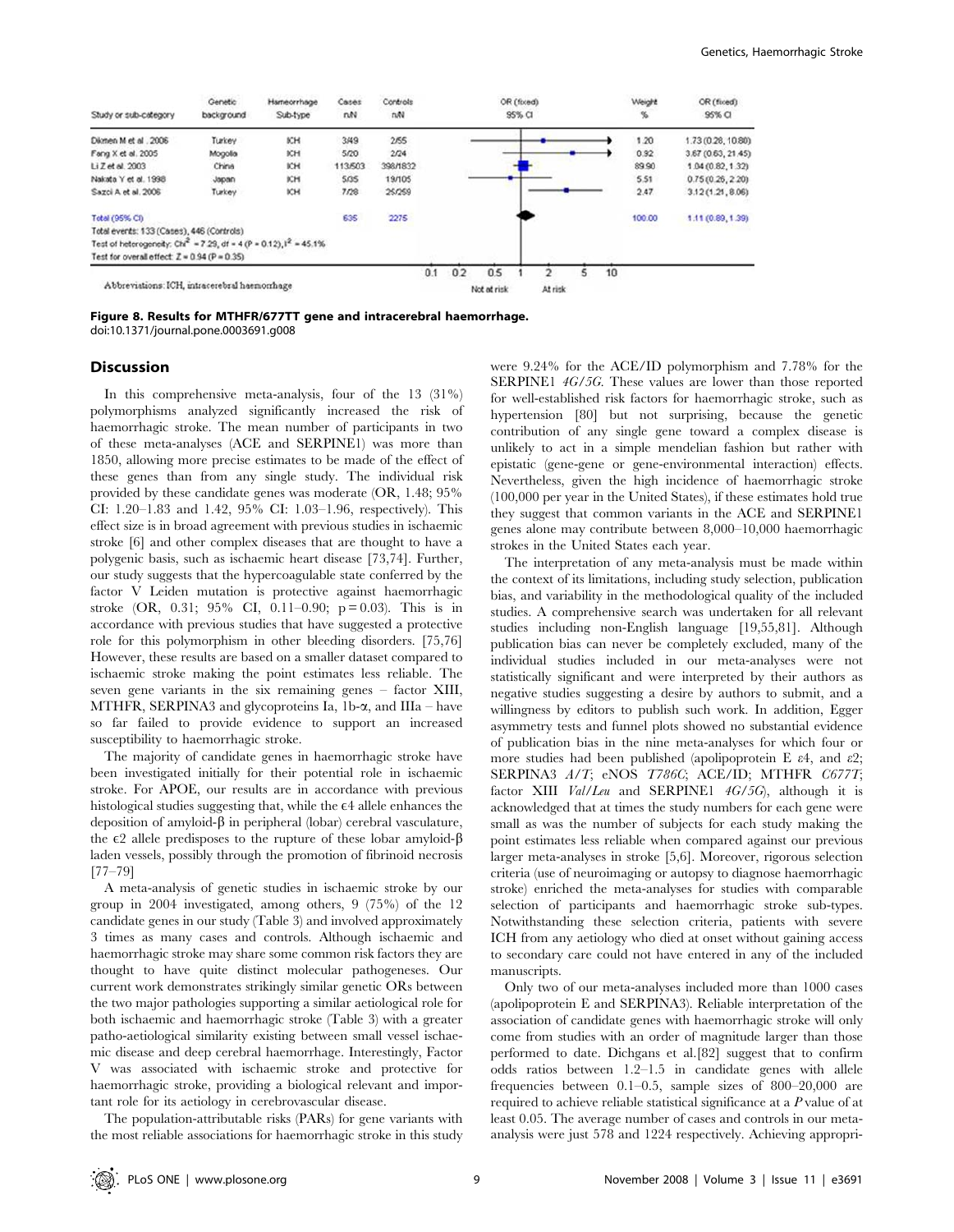Table 3. Odds ratios and 95% CIs of gene variants investigated in both ischaemic and haemorrhagic stroke. Data taken from Casas et al. $104$  and Ariyaratnam et al. $97$ 

| l Gene                        | <b>ACE</b>               | <b>ACE</b>          | <b>Factor V</b>          | PAI-1                    | <b>MTHFR</b>        | <b>APOE</b>         | <b>APOE</b>         |
|-------------------------------|--------------------------|---------------------|--------------------------|--------------------------|---------------------|---------------------|---------------------|
| Polymorphism                  | I/D                      | I/D                 | Arg506Gln                | 4G/5G                    | <b>C677T</b>        | e2/e3/e4            | e2/e3/e4            |
| Stroke Subtype                |                          |                     |                          |                          |                     |                     |                     |
| Caucasian Ischaemic stroke    | $1.21(1.08-1.35)$        |                     | $1.33(1.12 - 1.58)$      | $1.47(1.13 - 1.92)$      | $1.24(1.08-1.42)$ - |                     | $0.96(0.84 - 1.11)$ |
| Non-European Ischaemic Stroke | 1.82 (1.28-2.60)         |                     | $\overline{\phantom{a}}$ | ٠                        | $1.22(0.98-1.52) -$ |                     | 1.77 (1.30-2.39)    |
| Haemorrhagic stroke           | $0.92$ $(0.75, 1.14)$    | 1.48 (1.20, 1.83)   | $0.30$ (0.10, 0.87)      | $1.42(1.03-1.96)$        | 1.11(0.89, 1.39)    | $1.17(0.98 - 1.41)$ | $1.18(1.01 - 1.37)$ |
| Intracerebral haemorrhage     | $1.00(0.73 - 1.36)$      | 1.27 (0.90–1.77)    |                          | $1.40(0.98 - 2.00)$      | 1.11(0.89, 1.39)    | $1.09(0.88 - 1.35)$ | $1.17(0.98 - 1.40)$ |
| Subarachnoid haemorrhage      | $0.87(0.65 - 1.14)$      | $1.64(1.24 - 2.17)$ |                          | $\overline{\phantom{a}}$ | ٠                   | $1.20(0.85 - 1.70)$ | $1.22(0.90-1.64)$   |
| Cerebral amyloid angiopathy   | $\overline{\phantom{a}}$ |                     | $\overline{\phantom{a}}$ | ٠                        | ٠                   | $3.36(1.71 - 6.59)$ | 2.69 (1.47-4.92)    |

doi:10.1371/journal.pone.0003691.t003

ate sample sizes is only likely to be achieved using a multicenter collaborative approach, with studies using uniform criteria for the selection of cases and controls and submitting both positive and negative data to a common database for continuously updated and cumulative meta-analysis. Using neuroimaging- or autopsydiagnosed haemorrhagic stroke as a selection criteria may have helped to maintain comparable groups of cases. However the selection of control groups varied considerably between studies with some excluding control subjects with established hypertension, while others argued that as not all patients with haemorrhagic stroke have high blood pressure such exclusion of control population is unnecessary. Statistical methods using marker genotype data may in the future permit the detection and control of confounding due to population stratification and selection bias in genetic association studies.[83] This may reduce the impact of variability within controls groups, although the strategy of using a control group that has not been specifically phenotyped for comparison with each individual disease has recently been successfully employed [84] suggesting that this is not a major problem.

All studies from different ancestral backgrounds were included. Although there is evidence to suggest that allele frequencies for several candidate genes investigated in our study vary between ethnicity, and epidemiological studies suggest differences in the incidence and prevalence of haemorrhagic stroke in certain ethnic groups with the rate in black Americans twice that of white Americans,[85,86] as well as a greater incidence in Japanese population when compared to Caucasian populations [87], the majority of our studies were conducted in Caucasians. Indeed, we have recently shown in ischaemic stroke that differences in genetic effects across different ethnic groups may be overstated [5]. However, the effect of heterogeneity by ethnicity cannot be completely dismissed.

Only adults with ruptured intracranial aneurysm were included in our analyses addressing subarachnoid haemorrhage. Many published articles have investigated genetic polymorphisms in subjects with unruptured intracranial aneurysm. While some genes may predispose to the formation of intracranial aneurysms, others may predispose to rupture of aneurysms. By performing a similar meta-analysis of genetic association studies in unruptured intracranial aneurysm it may be possible to further our understanding of the genetic and molecular pathogenesis of subarachnoid haemorrhage. Although attempts were made to analyse sub-types of haemorrhage separately, the majority of the time such data were not readily available. For this, as well as reasons of aetiology where it can be argued that haemorrhagic

stroke at its most basic consists of vessel rupture, data were combined. Readers should therefore assess this manuscript with this limitation in mind. Further, even within the category of primary intracerebral haemorrhage, heterogeneity may exist while some patients may not have been subjected to detailed investigations in order to determine secondary underlying causes, thus erroneously labelling them clinically as 'primary'.

Although it is not possible to exclude the future identification of one or more genes with a more substantial effect on risk of haemorrhagic stroke using different models such as genome wide association searches, our findings based upon candidate gene strategies suggest that several genes, each with a small to moderate effect, are likely to act individually, together, or in combination with environmental determinants to contribute towards haemorrhagic stroke. One implication of these findings is that predictive genetic tests that use any single variant are unlikely individually to have much value. However, tests that combine genotyping for one or more risk alleles and that integrate the results with established risk prediction tools based on acquired risk factors may have greater utility.[88,89]

This study may have important implications for those involved in exploring the genetic aetiology of blood pressure because of the relationship between haemorrhagic stroke and hypertension. Few studies  $($  $\sim$ 50%) reported the prevalence of hypertension among their case and control populations. Of those that did the average incidence of hypertension among cases in the ACE study was 51.7% compared to 29.7% in controls, and for PAI-1 the average for cases was 26.7% and for controls 12.9%. From our study the mechanism by which causative SNPs lead to haemorrhagic stroke cannot be certain, although this could be via known causal pathways such as hypertension especially if those genes are involved in blood pressure regulation. There is, therefore, a clear need for future investigators and editors to ensure that this important variable is documented and published in the final manuscripts.

In summary, this study suggests the existence of a genetic basis for some types of haemorrhagic stroke with no single gene but rather demonstrates a polygenic aetiology. However, the evidence base is smaller than when compared against ischaemic stroke, although the odds ratios are of similar magnitude. An international collaborative approach is more likely to lead to a sufficient number of subjects being recruited for the reliable identification of risk alleles in haemorrhagic stroke.

# Author Contributions

Conceived and designed the experiments: PS. Analyzed the data: GP LS JW JPC AH PS. Wrote the paper: GP LS JW JPC AH PS.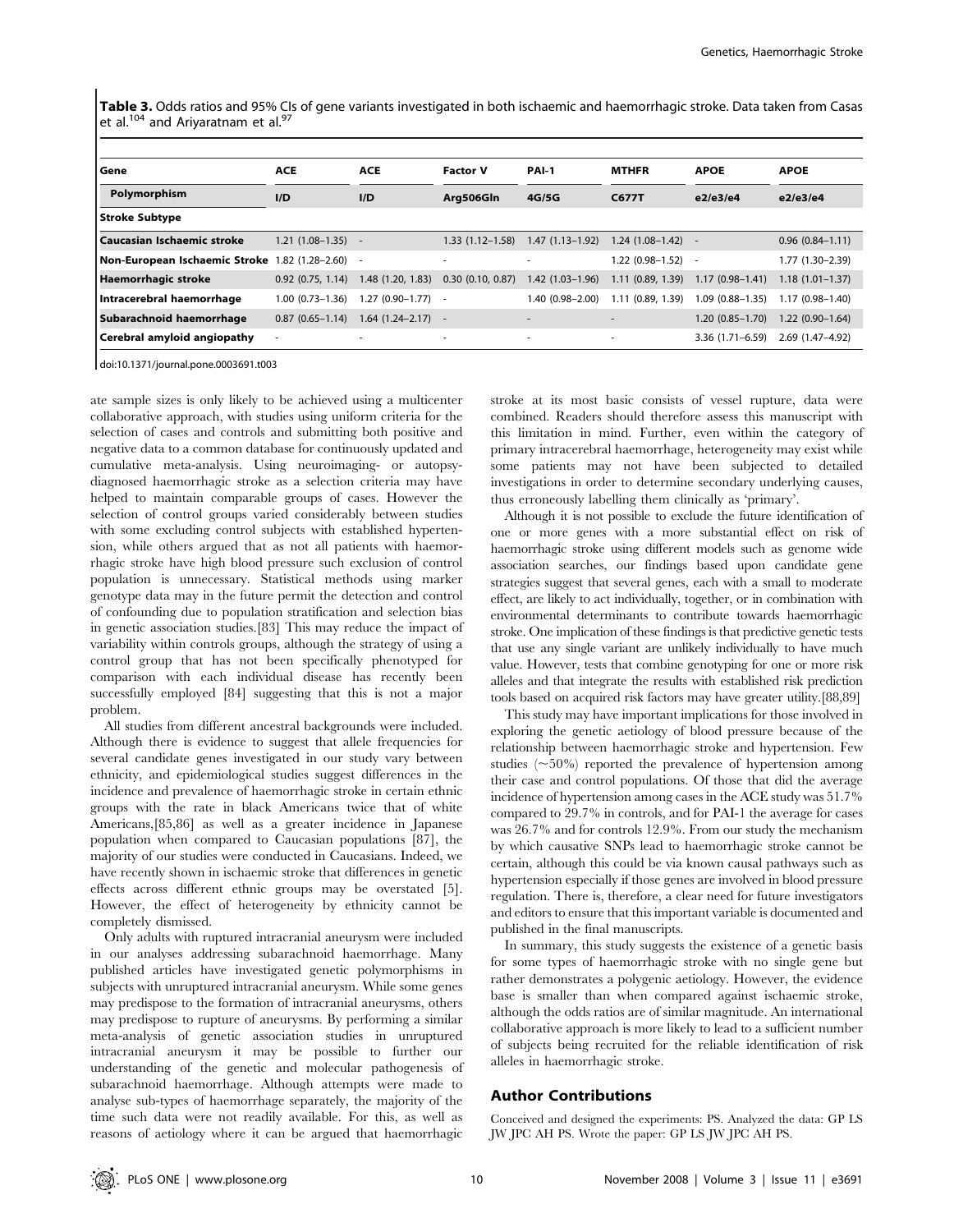- 1. El-Saed A, Kuller LH, Newman AB, et al. (2006) Geographic variations in stroke incidence and mortality among older populations in four US communities. Stroke 37(8): 1975–1979.
- 2. Rosamond WD, Folsom AR, Chambless LE, et al. (1999) Stroke incidence and survival among middle-aged adults: 9-year follow-up of the Atherosclerosis Risk in Communities (ARIC) cohort. Stroke 30(4): 736–743.
- 3. Dennis MS, Burn JP, Sandercock PA, Bamford JM, Wade DT, et al. (1993) Long-term survival after first-ever stroke: the Oxfordshire Community Stroke Project. Stroke 24(6): 796–800.
- 4. Sutherland GR, Auer RN (2006) Primary intracerebral hemorrhage. J Clin Neurosci 13(5): 511–517.
- 5. Ariyaratnam R, Casas JP, Whittaker J, Smeeth L, Hingorani AD, Sharma P (2007) Genetics of ischaemic stroke among persons of non-European descent: a meta-analysis of eight genes involving approximately 32,500 individuals. PLoS Med 4(4): e131.
- 6. Casas JP, Hingorani AD, Bautista LE, Sharma P (2004) Meta-analysis of genetic studies in ischemic stroke: thirty-two genes involving approximately 18,000 cases and 58,000 controls. Archives of Neurology 61(11): 1652–1661.
- 7. Alberts MJ, McCarron MO, Hoffmann KL, Graffagnino C (2002) Familial clustering of intracerebral hemorrhage: a prospective study in North Carolina. Neuroepidemiology 21(1): 18–21.
- 8. Bromberg JE, Rinkel GJ, Algra A, et al. (1995) Subarachnoid haemorrhage in first and second degree relatives of patients with subarachnoid haemorrhage. BMJ 311(7000): 288–289.
- 9. Gaist D, Vaeth M, Tsiropoulos I, et al. (2000) Risk of subarachnoid haemorrhage in first degree relatives of patients with subarachnoid haemorrhage: follow up study based on national registries in Denmark. BMJ 320(7228): 141–145.
- 10. Schievink WI, Schaid DJ, Michels VV, Piepgras DG (1995) Familial aneurysmal subarachnoid hemorrhage: a community-based study. J Neurosurg 83(3): 426–429.
- 11. Ronkainen A, Hernesniemi J, Puranen M, et al. (1997) Familial intracranial aneurysms. Lancet 349(9049): 380–384.
- 12. Dichgans M, Markus HS (2005) Genetic association studies in stroke: methodological issues and proposed standard criteria. Stroke 36(9): 2027–2031.
- 13. Ioannidis JP, Gwinn M, Little J, et al. (2006) A road map for efficient and reliable human genome epidemiology. Nature Genet 38(1): 3–5.
- 14. Robins J, Greenland S, Breslow NE (1986) A general estimator for the variance of the Mantel-Haenszel odds ratio. Am J Epidemiol 124(5): 719–723.
- 15. Mantel N, Haenszel W (1959) Statistical aspects of the analysis of data from retrospective studies of disease. J Natl Cancer Inst 22(4): 719–748.
- 16. DerSimonian R, Laird N (1986) Meta-analysis in clinical trials. Control Clin Trials 7(3): 177–188.
- 17. Deek JJ, Altman DG, Bradburn MJ (2001) Statistical methods for examining heterogeneity and combining results from several studies in meta-analysis. In: Egger M, Davey SG, Altman DG, eds. Systemic reviews in health care: metaanalysis in context. Annapolis Junction, Md: BMJ Publishing Group.
- 18. Egger M, Davey SG, Schneider M, Minder C (1997) Bias in meta-analysis detected by a simple, graphical test. BMJ 315(7109): 629–634.
- 19. Yi HA, Lim JG, Kwon OD, et al. (2007) Apolipoprotein E Polymorphism in Ischemic and Hemorrhagic Stroke. Korean J Anat 35[4]: 355–361.
- 20. Woo D, Kaushal R, Chakraborty R, et al. (2005) Association of apolipoprotein E4 and haplotypes of the apolipoprotein E gene with lobar intracerebral hemorrhage. Stroke 36(9): 1874–1879.
- 21. Tang J, Zhao J, Zhao Y, Wang S, Chen B, et al. (2003) Apolipoprotein E epsilon4 and the risk of unfavorable outcome after aneurysmal subarachnoid hemorrhage. Surg Neurol 60(5): 391–396.
- 22. Seifert T, Lechner A, Flooh E, Schmidt H, Schmidt R, et al. (2006) Lack of association of lobar intracerebral hemorrhage with apolipoprotein E genotype in an unselected population. Cerebrovasc Dis 21(4): 266–270.
- 23. McCarron MO, Nicoll JA (1998) High frequency of apolipoprotein E epsilon 2 allele is specific for patients with cerebral amyloid angiopathy-related haemorrhage. Neurosci Lett 247(1): 45–48.
- 24. Kokubo Y, Chowdhury AH, Date C, Yokoyama T, Sobue H, et al. (2000) Agedependent association of apolipoprotein E genotypes with stroke subtypes in a Japanese rural population. Stroke 31(6): 1299–1306.
- 25. Garcia C, Pinho e Melo, Rocha L, Lechner MC (1999) Cerebral hemorrhage and apoE. J Neurol 246(9): 830–834.
- 26. Fontanella M, Rainero I, Gallone S, et al. (2007) Lack of association between the apolipoprotein E gene and aneurysmal subarachnoid hemorrhage in an Italian population. J Neurosurg 106(2): 245–249.
- 27. Duzenli S, Pirim I, Gepdiremen A, Deniz O (2004) Apolipoprotein E polymorphism and stroke in a population from eastern Turkey. J Neurogenet 18(1): 365–375.
- 28. Chowdhury AH, Yokoyama T, Kokubo Y, Zaman MM, Haque A, et al. (2001) Apolipoprotein E genetic polymorphism and stroke subtypes in a Bangladeshi hospital-based study. J Epidemiol 11(3): 131–138.
- 29. Catto AJ, McCormack LJ, Mansfield MW, et al. (2000) Apolipoprotein E polymorphism in cerebrovascular disease. Acta Neurol Scand 101(6): 399–404.
- 30. Sudlow C, Martinez Gonzalez NA, Kim J, et al. (2006) Does apolipoprotein E genotype influence the risk of ischemic stroke, intracerebral hemorrhage, or

subarachnoid hemorrhage? Systematic review and meta-analyses of 31 studies among 5961 cases and 17,965 controls. Stroke 37(2): 364–370.

- 31. Zhang C, Li J, Li L, Luo B (2001) [The study of PAI-1 promotor region gene polymorphism in cerebrovascular disease]. Zhonghua Yi Xue Yi Chuan Xue Za Zhi 18(5): 383–387.
- 32. Wiklund PG, Nilsson L, Ardnor SN, et al. (2005) Plasminogen activator inhibitor-1 4G/5G polymorphism and risk of stroke: replicated findings in two nested case-control studies based on independent cohorts. Stroke 36(8): 1661–1665.
- 33. Reiner AP, Schwartz SM, Frank MB, et al. (2001) Polymorphisms of coagulation factor XIII subunit A and risk of nonfatal hemorrhagic stroke in young white women. Stroke 32(11): 2580–2586.
- 34. Hindorff LA, Schwartz SM, Siscovick DS, Psaty BM, Longstreth WT Jr, et al. (2002) The association of PAI-1 promoter 4G/5G insertion/deletion polymorphism with myocardial infarction and stroke in young women. J Cardiovasc Risk 9(2): 131–137.
- 35. Catto AJ, Carter AM, Stickland M, Bamford JM, Davies JA, et al. (1997) Plasminogen activator inhibitor-1 (PAI-1) 4G/5G promoter polymorphism and levels in subjects with cerebrovascular disease. Thromb Haemost 77(4): 730–734.
- 36. Slowik A, Borratynska A, Pera J, et al. (2004) II genotype of the angiotensinconverting enzyme gene increases the risk for subarachnoid hemorrhage from ruptured aneurysm. Stroke 35(7): 1594–1597.
- Slowik A, Turaj W, Dziedzic T, et al. (2004) DD genotype of ACE gene is a risk factor for intracerebral hemorrhage. Neurology 63(2): 359–361.
- 38. Pannu H, Kim DH, Seaman CR, Van GG, Shete S, et al. (2005) Lack of an association between the angiotensin-converting enzyme insertion/deletion polymorphism and intracranial aneurysms in a Caucasian population in the United States. J Neurosurg 103(1): 92–96.
- 39. Nakata Y, Katsuya T, Rakugi H, et al. (1997) Polymorphism of angiotensin converting enzyme, angiotensinogen, and apolipoprotein E genes in a Japanese population with cerebrovascular disease. Am J Hypertens 10(12 Pt 1): 1391–1395.
- 40. Lin JJ, Yueh KC, Lin GY, et al. (2000) Lack of association between angiotensin I-converting enzyme gene deletion polymorphism and cerebrovascular disease in Taiwanese. J Formos Med Assoc 99(12): 895–901.
- 41. Keramatipour M, McConnell RS, Kirkpatrick P, Tebbs S, Furlong RA, et al. (2000) The ACE I allele is associated with increased risk for ruptured intracranial aneurysms. J Med Genet 37(7): 498–500.
- 42. Catto A, Carter AM, Barrett JH, et al. (1996) Angiotensin-converting enzyme insertion/deletion polymorphism and cerebrovascular disease. Stroke 27(3): 435–440.
- 43. Dikmen M, Gunes HV, Degirmenci I, Ozdemir G, Basaran A (2006) Are the angiotensin-converting enzyme gene and activity risk factors for stroke? Arq Neuropsiquiatr 64(2A): 211–216.
- 44. Catto A, Carter A, Ireland H, et al. (1995) Factor V Leiden gene mutation and thrombin generation in relation to the development of acute stroke. Arterioscler Thromb Vasc Biol 15(6): 783–785.
- 45. Longstreth WT Jr, Rosendaal FR, Siscovick DS, et al. (1998) Risk of stroke in young women and two prothrombotic mutations: factor V Leiden and prothrombin gene variant (G20210A). Stroke 29(3): 577–580.
- 46. Corral J, Iniesta JA, Gonzalez-Conejero R, Villalon M, Vicente V (2001) Polymorphisms of clotting factors modify the risk for primary intracranial hemorrhage. Blood 97(10): 2979–2982.
- 47. Alberts MJ, Davis JP, Graffagnino C, et al. (1997) Endoglin gene polymorphism as a risk factor for sporadic intracerebral hemorrhage. Ann Neurol 41(5): 683–686.
- 48. Peters DG, Kassam AB, Chang YF (2005) A DNA sequence polymorphism in the endoglin gene is not associated with intracranial aneurysm or aneurysmal subarachnoid hemorrhage. Cerebrovasc Dis 20(2): 96–100.
- 49. Pera J, Slowik A, Dziedzic T, et al. (2005) Endoglin gene insertion polymorphism not associated with aneurysmal subarachnoid hemorrhage. J Neurosurg 102(5): 879–881.
- 50. Krischek B, Akagawa H, Tajima A, et al. (2007) The alanine/threonine polymorphism of the alpha-1-antichymotrypsin (SERPINA3) gene and ruptured intracranial aneurysms in the Japanese population. Cerebrovasc Dis 23(1): 46–49.
- 51. Slowik A, Borratynska A, Turaj W, et al. (2005) Alpha1-antichymotrypsin gene (SERPINA3) A/T polymorphism as a risk factor for aneurysmal subarachnoid hemorrhage. Stroke 36(4): 737–740.
- 52. Vila N, Obach V, Revilla M, Oliva R, Chamorro A (2000) Alpha(1) antichymotrypsin gene polymorphism in patients with stroke. Stroke 31(9): 2103–2105.
- 53. Pera J, Slowik A, Dziedzic T, Szczudlik A (2006) SERPINA3 polymorphism is not associated with primary intracerebral hemorrhage in a Polish population. Stroke 37(3): 906–907.
- 54. Obach V, Revilla M, Vila N, Cervera AA, Chamorro AA (2001) Alpha(1) antichymotrypsin polymorphism: a risk factor for hemorrhagic stroke in normotensive subjects. Stroke 32(11): 2588–2591.